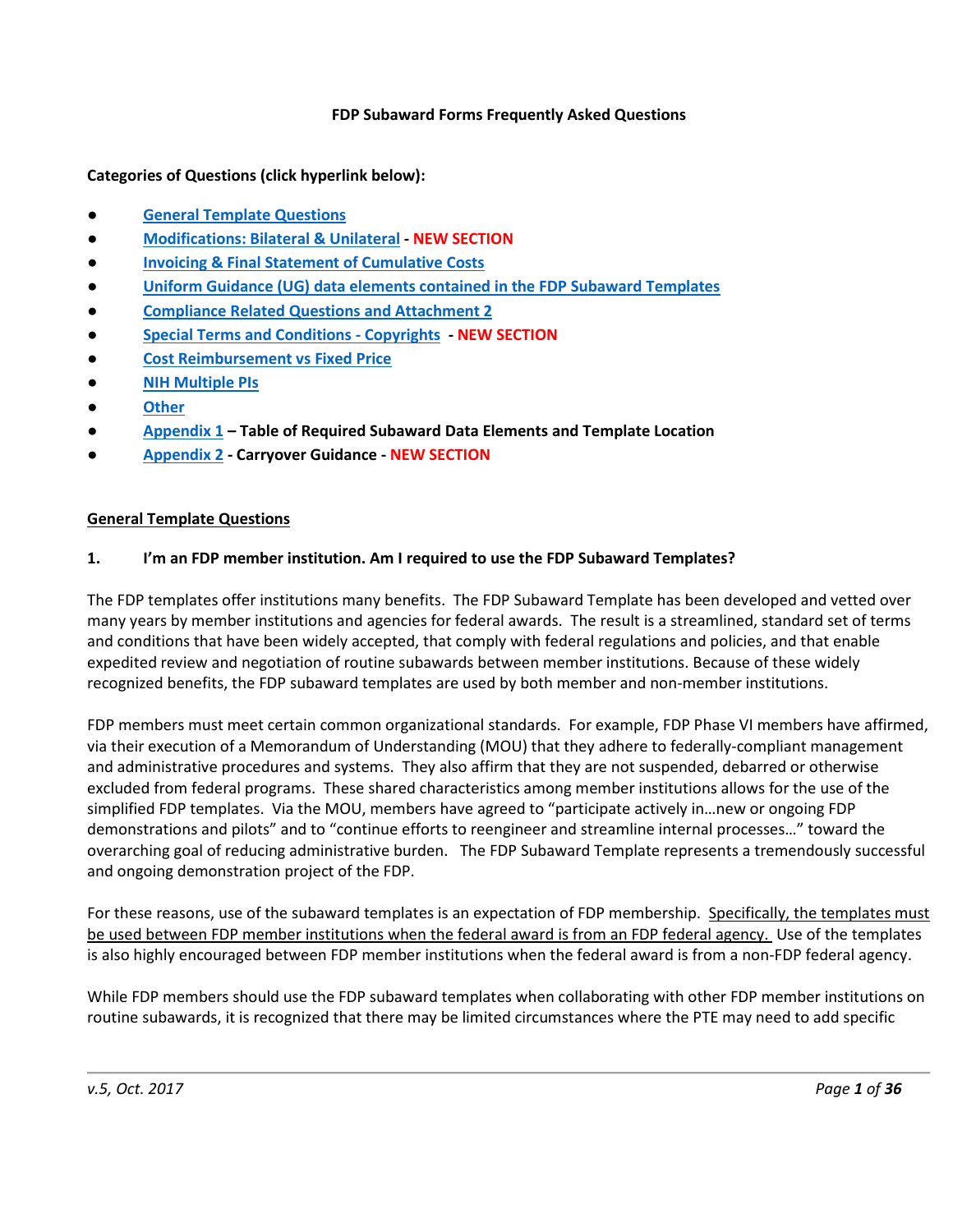provisions when subrecipients are deemed high risk or when the award contains special provisions that need to be flowed down. Attachment 2 allows for this flexibility.

# **2. May I use the FDP Subaward Template with non-FDP members? - REVISED**

Yes. As outlined on the FDP website, any FDP or non-FDP member may use the Subaward Templates, subject to their institutional practices and FDP guidance.

For non-member institutions, you may use the Templates appropriately by using them as-is. If you choose to modify the Templates, then we ask that you respect the Template language, and remove the FDP moniker so that it is clear the FDP Standard Template language was altered. Adding pages of additional terms and conditions in Attachment 2 that may conflict with other terms or sections of the FDP Template language is not an appropriate use of the Templates. (See FAQs 5 and 37).

# **3. Is the FDP Subaward Template permissible to use for non-federal awards?**

The FDP Subaward Templates were designed to expedite review among FDP member institutions under *federal assistance awards*. Therefore, referenced terms and conditions would likely not be appropriate or applicable to nonfederal awards. As noted on the FDP Subaward Forms page on the FDP website, "the FDP makes no representation or warranties regarding the suitability of these forms for use on any Federal or non-Federal sponsored projects. It is the pass-through entity's responsibility to ensure all required terms and conditions flow down to a subrecipient. All users utilize these forms at their own risk."

As an option, PTEs can review the **FDP Subcontract Template** as a guide in the development of customized templates. These templates contain a full listing of clauses, such as intellectual property (IP) and indemnification, which may be helpful. As noted in question 5 below, if the PTE chooses to modify these templates for non-federal awards, the templates should not be presented as FDP templates. Federal contract terms should be removed, and the PTE may choose to include a copy of the Notice of Award as an attachment.

### **4. Our legal counsel would like to make a change to the FDP template terms and conditions. May we do this?**

The FDP Subaward forms should not be changed by member institutions, beyond the editable parameters of the templates (i.e., Attachment 2), when issuing subawards to other member institutions. There are two primary reasons for this.

First, the FDP Subaward Template is a collaborative document for which member institutions and agencies have developed, revised, and vetted over many years. This collaboration has resulted in a federally-compliant, and widely accepted, set of standard terms and conditions. Member institutions have come to expect this streamlined standard form of agreement when negotiating routine subawards with other member institutions. This is consistent with the FDP's mission to minimize administrative burden.

Second, the FDP Subaward Template represents a successful, ongoing demonstration project in which FDP members are expected to take part. As such, use of the templates as published by FDP members represents a condition of their membership, and changes should be limited only to those sections of the template specifically designed for this purpose (i.e., Additional Terms section of Attachment 2). This provides sufficient flexibility to member institutions to allow for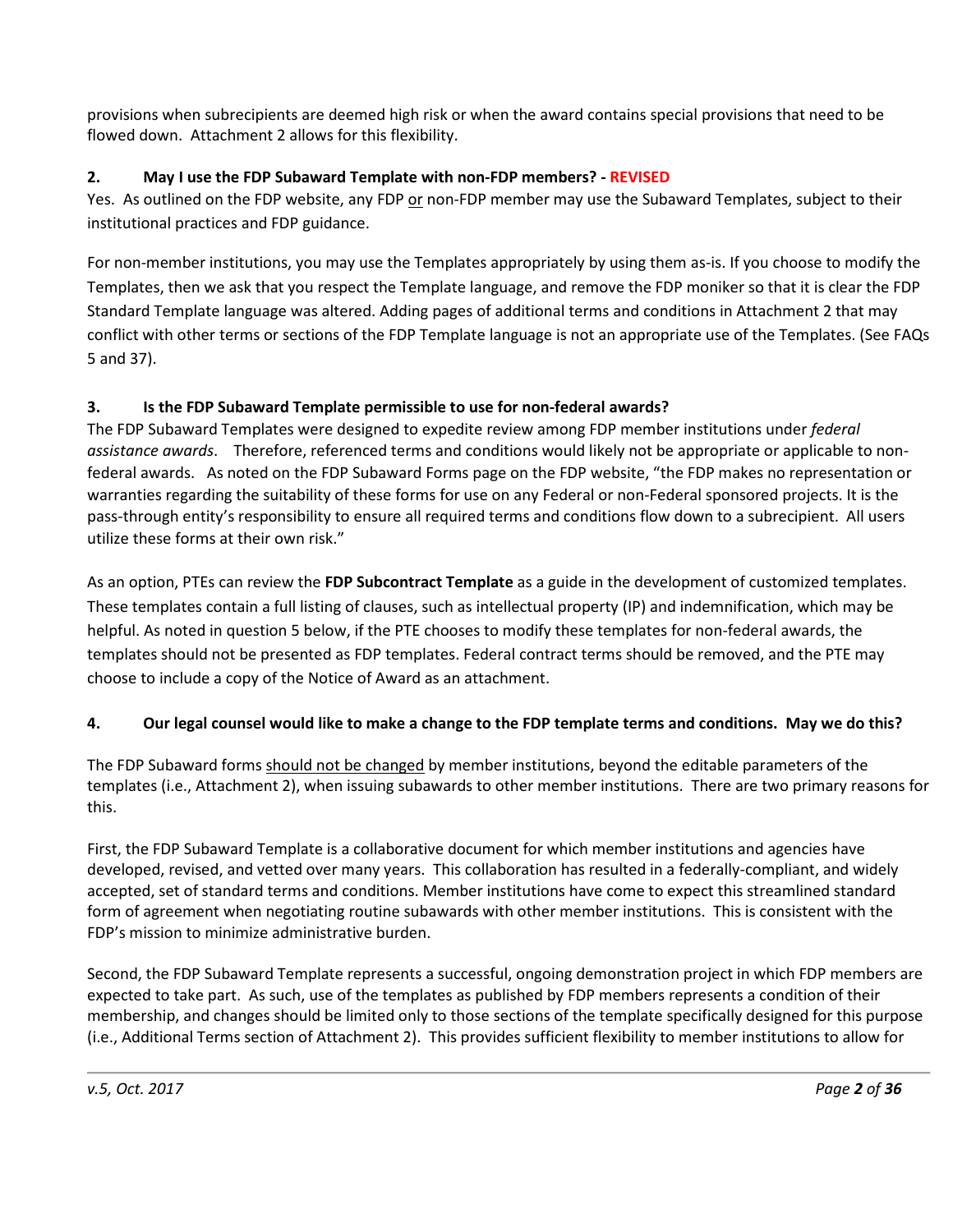incorporation of essential state-specific laws, special terms and conditions of the federal award that need to be flowed down, or special instructions for high-risk subrecipients.

## **5. Are there any circumstances where the FDP Subaward Templates may be edited?**

Institutions can choose at their own risk to make edits to the FDP Subaward templates for their own purposes and issue their own form of agreement. However, they MUST remove references to FDP anywhere it appears within the template and the agreement should look distinct. This is necessary to facilitate review and make clear to the subrecipient that commonly accepted FDP subaward standards/language have been changed, and that the version is not that which has been agreed upon by the FDP membership.

### **6. Prior to becoming an FDP member institution, we used our own subaward templates. Our standard templates requested that final invoices be submitted no later than 45 days after the subaward end date, but now it looks like we're stuck to 60 days! Am I allowed to change this? If not, how do I explain this to our financial office and legal counsel? - REVISED**

As covered in the invoicing section of these FAQs, the 60 days should not be changed except under rare and extenuating circumstances.

The FDP's position, after significant discussion in previous FDP meetings and on the listserv, is that 60 days is adequate time for the subrecipient to prepare its final statement of costs, while also providing sufficient time for the PTE to meet the Federal sponsor's financial closeout requirements. The participating federal agencies of the Research Terms and Conditions, which were finalized in March 2017, have published as part of the Uniform Guidance §200.343 Closeout provision that unless otherwise specified in the Agency Specific requirements "The non-Federal entity must submit, no later than 120 calendar days after the end date of the period of performance, all financial, performance, and other reports required by the terms and conditions of the Federal award."

Many FDP member institutions are unable to submit a final invoice in less than 60 days. It takes time to review final expenditure reports, which may not be received until 10 to 15 days after the end date. If corrections are needed, it will take an additional month to receive the next expenditure report and verify that corrections were properly made. The purpose of the 60-day deadline for the final invoice is to allow time for review, correction, re-review/verification, and invoice preparation/submission. The 60 days also allows for time to liquidate any remaining open encumbrances at the end of the project. Shortening the 60-day time frame would increase the risk that invoice corrections (and potentially revised financial reports) would be needed, which in turn results in more administrative burden and tension between the PTE and subrecipient.

An appropriate exception to the 60-day rule would be for the issuance of  $2^{nd}$ -tier subawards. The  $2^{nd}$  tier PTE may edit the template to a lower number of days for the final invoice, if agreed to by both entities, in order to meet the sponsor's financial closeout requirements.

### **7. How are the templates built and maintained? - NEW**

FDP templates are available through the FDP website at [http://sites.nationalacademies.org/PGA/fdp/PGA\\_063626,](http://sites.nationalacademies.org/PGA/fdp/PGA_063626) and can be easily accessed using Adobe Reader. The PDF form-fillable documents are built in Adobe Document Cloud (DC) and are the preferred template format utilized by the FDP because they allow members to input information, but are also pre-populated with the standard set of terms and conditions, as noted in "General Template Question #1." The end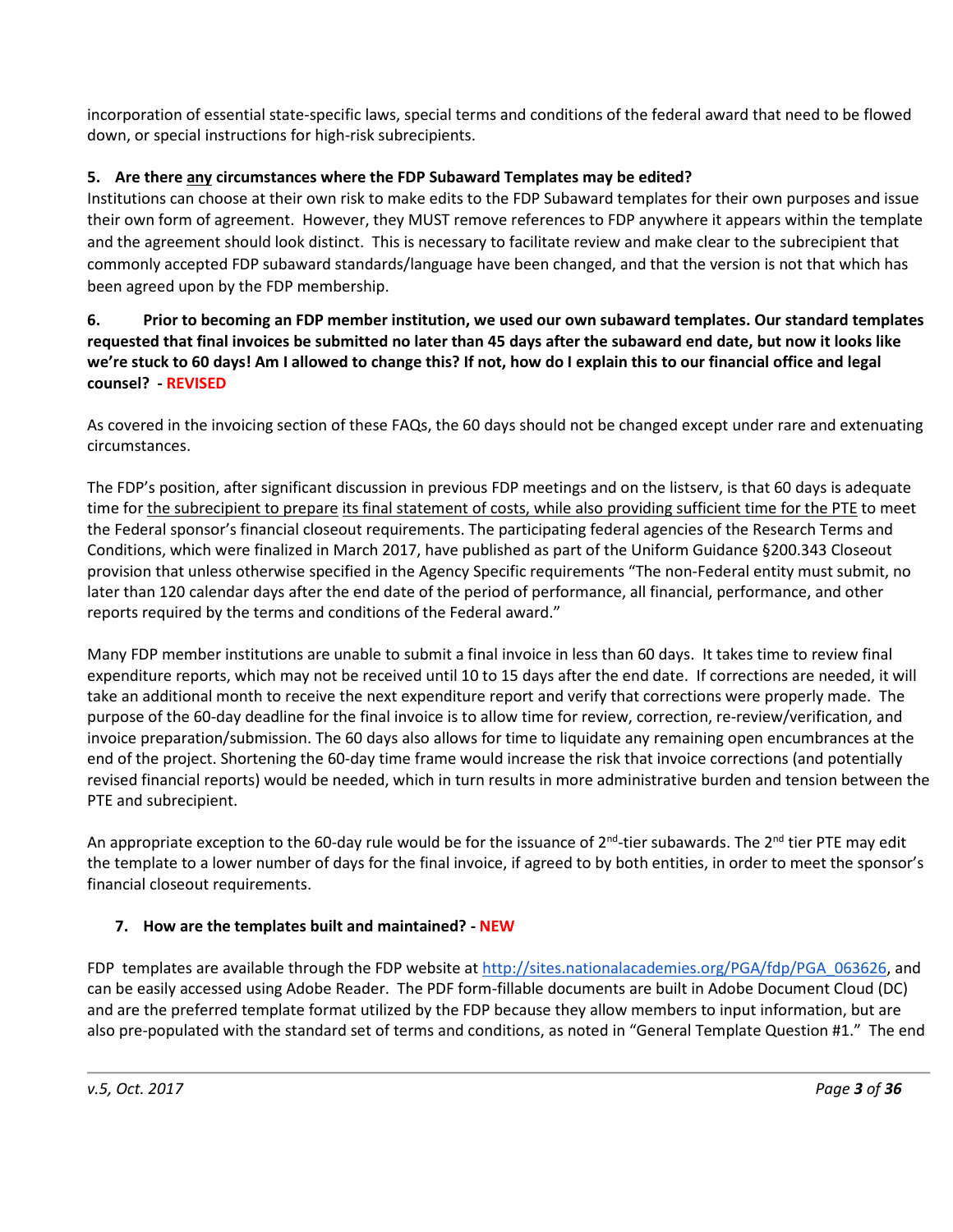user cannot modify the pre-populated information or add new data to the form, except in the fields that are designed to be fillable; therefore, the fillable PDF's comply with the FDP's decision to offer templates that are not meant to be recycled or edited.

Fillable PDF's make the subaward issuance process less burdensome because they incorporate the standard set of terms and conditions and provide consistency. Because the Word document format allows for total document editing; the FDP does not offer templates in Word format.

Information regarding how to complete, save, and print fillable PDF forms can be found at the following link: [https://helpx.adobe.com/acrobat/using/filling-pdf-forms.html#.](https://helpx.adobe.com/acrobat/using/filling-pdf-forms.html)

All templates are updated annually through the efforts of an FDP working group. Revised versions are posted to the FDP Subaward Agreement Forms page every September, or as needed to address changes in federal requirements. They are updated annually through efforts of the Templates Working Group with feedback from membership.

### **8. Can I use these templates with different entity types (ex. non-profit hospitals, for-profit, etc)? - NEW**

Yes, you may use these templates with various entity types. One of the reasons the FDP templates is so flexible is because of the Research Terms and Conditions (RTCs) codified by many of our federal agency partners. The RTCs are applicable to many federal agencies and provide consistent guidance across agencies as to applicable regulations and administrative requirements for grants and cooperative agreements subject to the Uniform Guidance. The RTCs also include a matrix outlining applicable cost principles and the applicability of various other regulatory and administrative provisions by entity type. This can be found in Appendix B-Subaward Requirements of the RTCs. NSF chose to host the RTCs on behalf of all the participating federal agencies on their website at [https://www.nsf.gov/awards/managing/rtc.jsp.](https://www.nsf.gov/awards/managing/rtc.jsp)

The RTCs are incorporated within the context of the FDP template. By using the FDP template and selecting the appropriate federal agency, you will incorporate the appropriate RTCs. It is important to keep in mind that not all the participating federal agencies implemented the RTCs on the same effective date nor to all their award types. See the Agency Implementation Statements a[t https://www.nsf.gov/awards/managing/rtc.jsp.](https://www.nsf.gov/awards/managing/rtc.jsp)

While Appendix B outlines the applicable cost principles and administrative requirements to various entity types, which can be flowed down appropriately, many of these entity types may not be FDP members, for example, for-profit organizations. When contemplating the use of the FDP templates with non-member institutions, your institution should also consider their comfort level in using the templates with that entity type, as well as the project at hand. For instance, some institutions choose to not use the templates with non-member institutions in order to include additional terms required by their organizations, such as insurance requirements. For clarity, the FDP subaward templates were designed to best fit subawards under federal awards to other academic and research institutions subject to single audit requirements. [See also FAQ #2]

#### <span id="page-3-0"></span>**Modifications - Bilateral & Unilateral - NEW SECTION**

**9. Under what conditions is it appropriate to use the Unilateral Modification instead of the Bilateral Modification template? - NEW**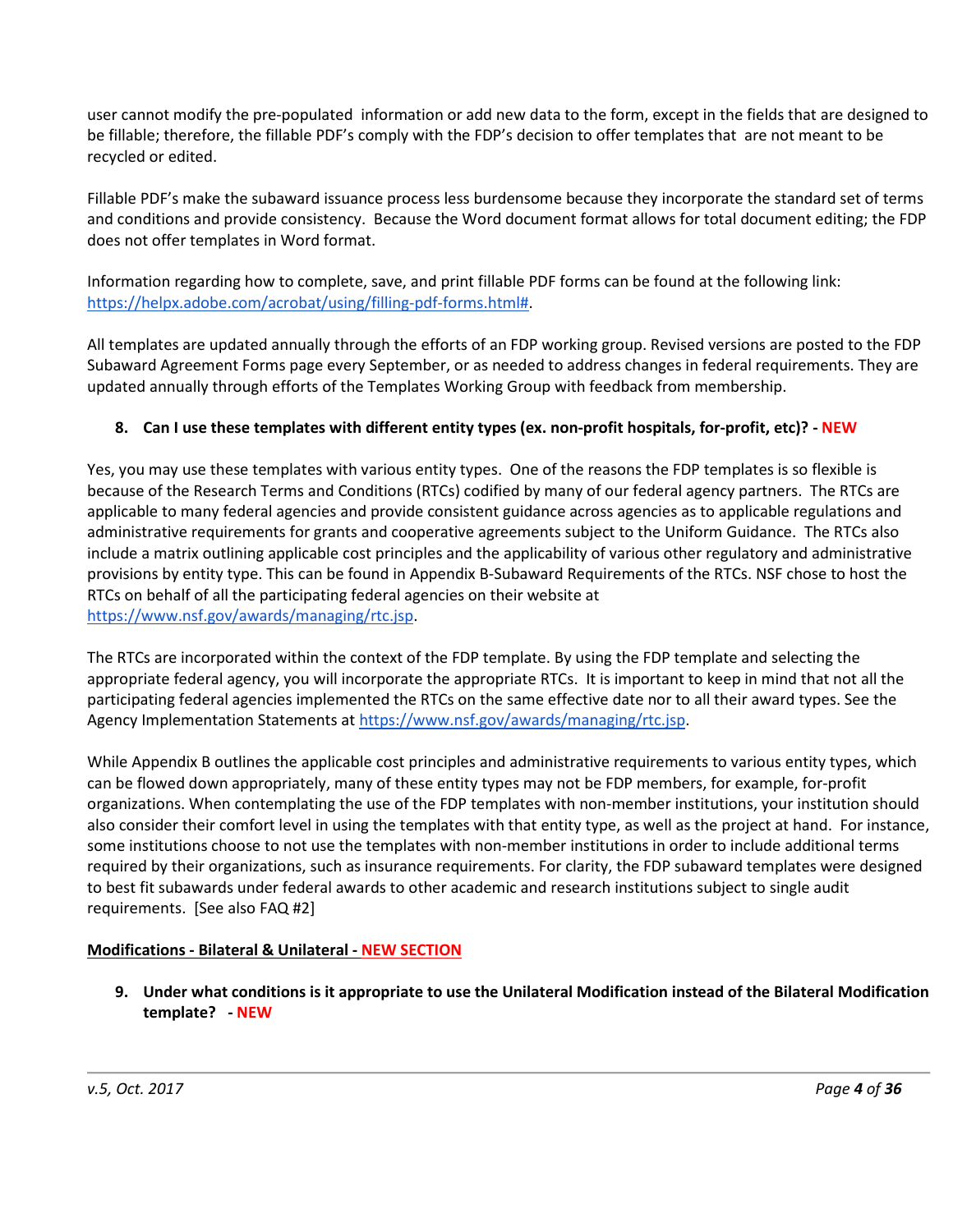A Unilateral Modification template may only be used when the option is selected on the face page of the original agreement that unilateral modifications may be used to issue non-substantive changes to the agreement. The Unilateral Modification template is to be used only in the following specific situations which constitute a non-substantive change in the agreement:

- A. A standard no-cost extension is approved.
- B. An anticipated funding increment for when an incrementally-funded award is approved (note the affirmation in that section that the PTE affirms the budget was not reduced, nor was reduced by less than 10% of the proposed budget for that increment/year). The increment is captured on the Unilateral Modification under "The total amount authorized for Year is as follows". Funding increments that represent a cut in the proposed amount by more than 10% will need to be issued via Bilateral Modification; a detailed budget can be added as Appendix A (just check the bottom-most option in the template to note the attachment).
- C. In the instances where automatic carryforward is not allowed, a Unilateral Modification can approve carryover funds to the subsequent funding period. There are boxes to indicate the amount of direct, indirect, and total costs approved for carryover; a detailed budget can be added as Appendix A (just check the bottom-most option in the template to note the attachment).
- D. When additional funding for the current period is provided, the Unilateral Modification can be used to indicate amounts of direct, indirect, and total costs provided in additional funding; a detailed budget can be added as Appendix A (just check the bottom-most option in the template to note the attachment).
- E. Other non-substantive changes, such as a change in subaward number (including multi-year subawards), may be done via Unilateral Modification.

### **10. I need to change the CFDA # or other data element required per §200.331 (a) on a current subaward. May I do this through a unilateral modification?** - **NEW**

No, you must use a bilateral modification to change a key required data element such as the CFDA #. Because the CFDA # and FAIN are used in reporting for the Single Audit, it is crucial that the PTE obtains the concurrence from the subrecipient that they understand and have recorded the change in these key data elements.

#### <span id="page-4-0"></span>**Invoicing and Final Statement of Cumulative Costs**

#### **11. What constitutes a proper invoice? - NEW**

A proper invoice is one that meets the requirements of 2 CFR 200.305, includes the required invoice elements from Terms and Condition #2 of the Agreement Terms and Conditions on the face page, is submitted in a timely manner in accordance with the Agreement, contains costs that are deemed allowable, allocable, reasonable, and in line with scope of work progress to date, and includes a certification, as required in the Uniform Guidance 2 CFR 200.415 (a) and described in FAQ 17.

#### **12. What is the risk to the subrecipient if not submitting timely invoices to the PTE? - NEW**

The risk of submitting untimely invoices is that the PTE may elect to not pay invoices if they are submitted after the contractually required invoicing timeframes. The PTE needs to pay invoices before the sponsor's required reporting/payment timeframe and within the PTE's accounting closeout timeframe to ensure recoupment of sponsor funds. Untimely invoicing may also result in the increase of the subrecipient's risk level.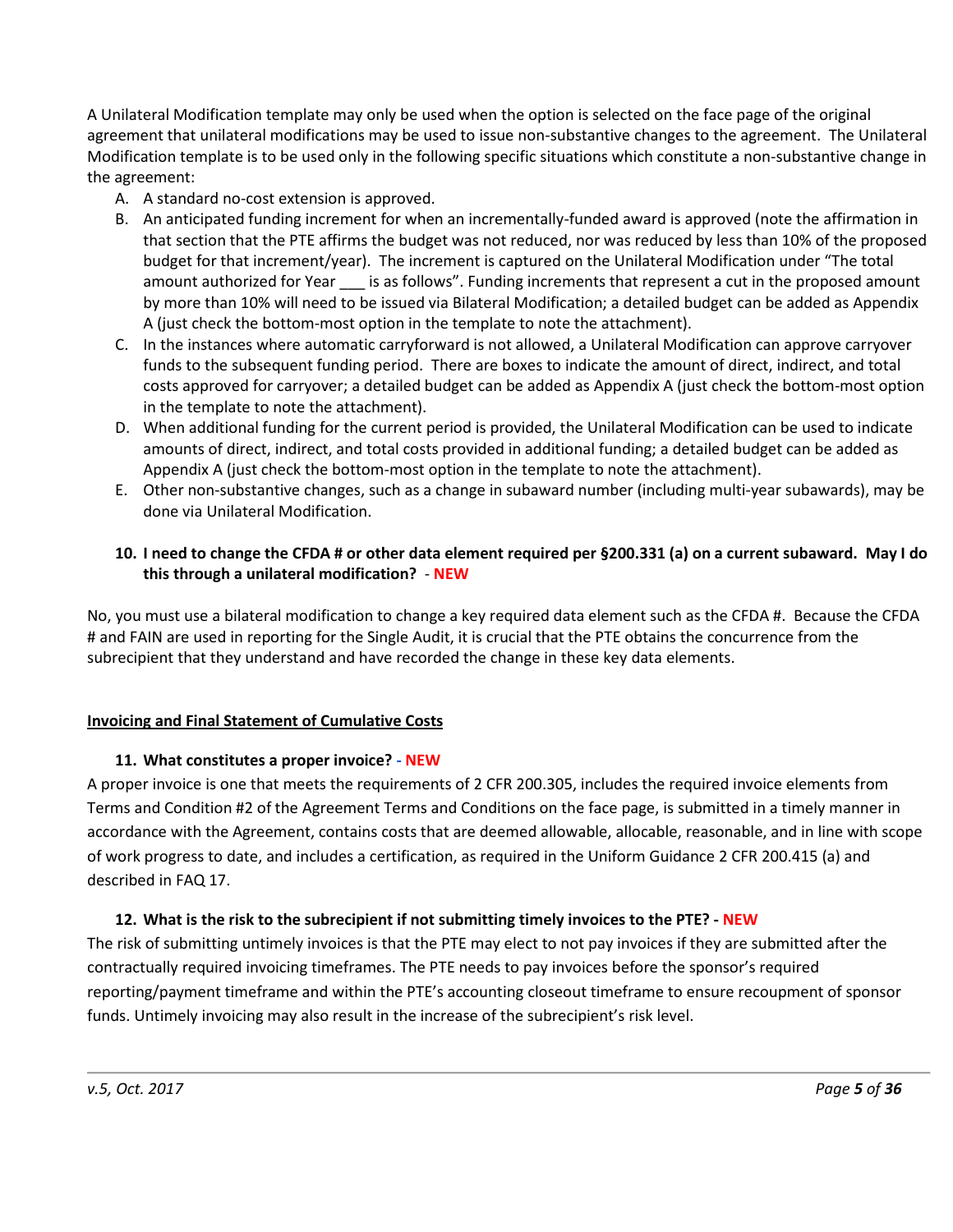#### **13. Why was "no less frequently than quarterly" added to the templates? - NEW**

This language was added to the Agreement to ensure that PTEs are receiving invoices for costs incurred at a minimum quarterly to ensure the PTE can adequately monitor the subrecipient's financial progress. Based on PTE experiences, awards that are not being regularly spent down may be reduced by the sponsor in the next year and large drawdowns at the end of the period may raise red flags for audit. If delays in invoicing are anticipated or no expenses have been incurred, then the subrecipient should communicate with the appropriate PTE contacts to ensure the PTE can monitor in accordance with federal award requirements.

#### **14. Do I need to issue an invoice quarterly even if no expenses have been incurred (a zero-dollar invoice)? - NEW**

No, the language specifically states that invoices should be submitted "not less frequently than quarterly for allowable costs incurred", which means that if no costs have been incurred, no invoice needs to be submitted. However, communication with the appropriate PTE contact is recommended if expenses are not being incurred.

#### **15. Should invoices be submitted through email or U.S. Mail? - NEW**

Since invoice payment requirements start 30 days from receipt of invoice, email is the preferred method of submission. The FDP templates are also designed to encourage email submission for efficiency of time and resources in Attachment 3A, however the option for U.S. Mail is still available for those institutions who require it.

### **16. Why is the final statement of cumulative costs submitted to the PTE no later than 60 days? Can I edit this number on the subaward templates to accommodate my institution's policies?**

*Except under rare, extenuating circumstances, the 60 days should not be edited.* The FDP's position, after significant discussion in previous FDP meetings and on the listserv, is that 60 days is adequate time for the subrecipient to prepare its final statement of costs, while also providing sufficient time for the PTE to meet the Federal sponsor's financial closeout requirements. The participating federal agencies of the Research Terms and Conditions, which were finalized in March 2017, have published as part of the Uniform Guidance §200.343 Closeout provision that unless otherwise specified in the Agency Specific requirements "The non-Federal entity must submit, no later than 120 calendar days after the end date of the period of performance, all financial, performance, and other reports required by the terms and conditions of the Federal award." Many FDP member institutions are unable to submit a final invoice in less than 60 days. Some of the reasons include:

● Institutions that distribute to their campuses expenditure reports 10-15 days after the end of month will not be able see their final subaward charges until the end date + 15 days, and then may need to make some corrections. In this scenario, that institution would not be able to verify that their corrections were correctly processed until they receive the subsequent monthly expenditure report – which would already be 40-45 days after the subaward end date. The purpose of the 60 days after subaward end due date for the final invoice is to allow this review, correction, re-review/verification, and then invoice preparation and submission process to properly occur. If sufficient time does not exist, it greatly increases the need for revised invoices and potentially revised financial reports. This in turn results in undue administrative burden and unnecessary tension between the PTE and the subrecipient.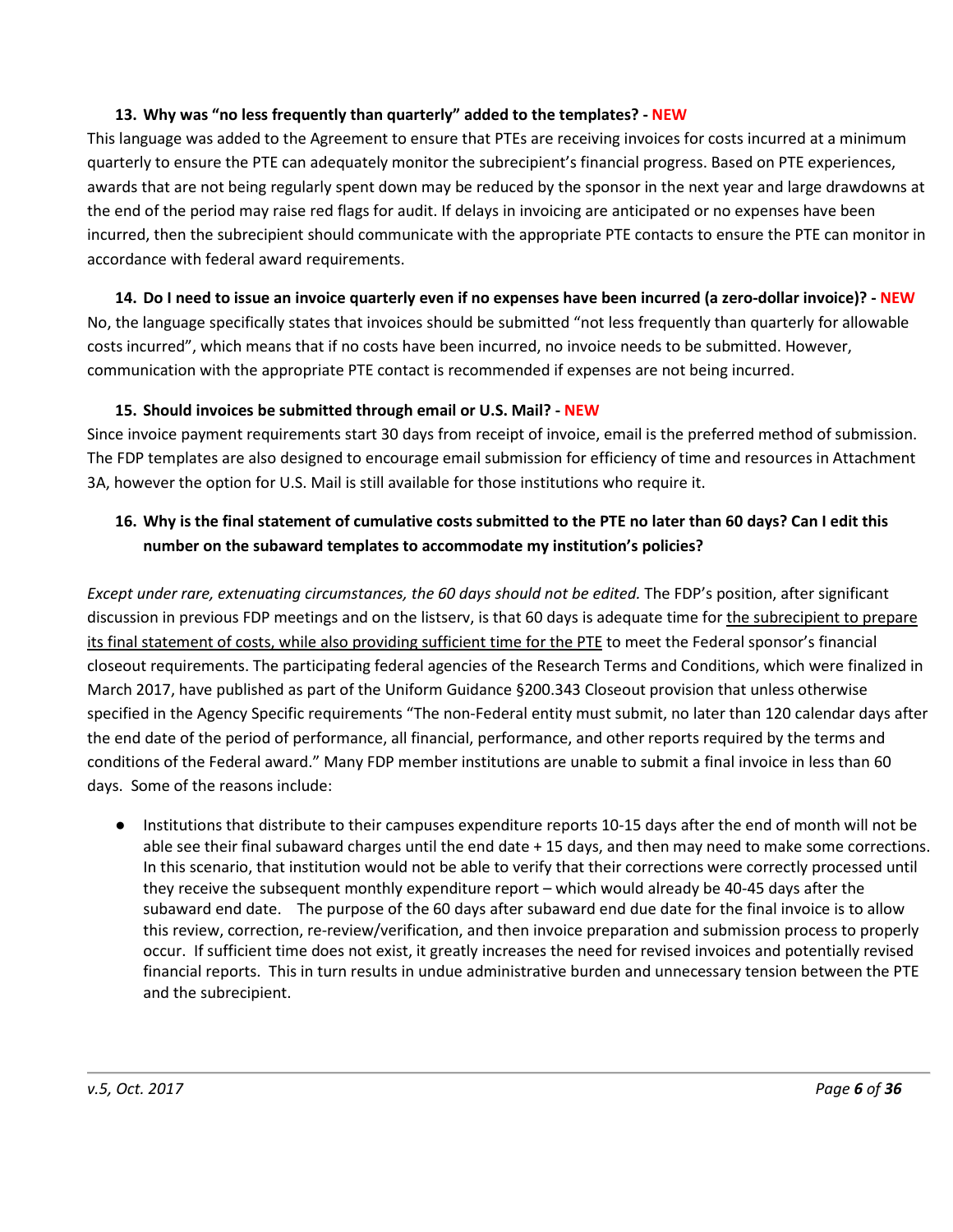● When a subrecipient receives their first monthly financial expenditure report after the subaward end date, they may recognize that certain costs remain encumbered but a final charge has not yet posted to their financial system. Using a 60-day due date allows the subrecipient to promptly and aggressively follow-up on open encumbrances to make sure that by the next month, costs are properly charged and can be collected from the PTE on the final invoice. An exception to the 60-day rule would be for the issuance of  $2^{nd}$ -tier subawards. The  $2^{nd}$ tier PTE may edit the template to a lower # of days for the final invoice, if agreed to by both entities, in order to meet the sponsor's financial closeout requirements.

### **17. What are the elements that are required in an invoice for cost reimbursement subawards?**

All invoices must be submitted using the subrecipient's standard invoice, but at a minimum must include the following:

- Current and cumulative costs (including cost sharing) broken down by major expenditure categories (the names of the expenditure categories may vary depending on your financial system);
- Subaward number (invoices that do not reference the pass-through entity (PTE) subaward number could be returned to subrecipient by the PTE); and
- A certification, as required in the Uniform Guidance 2 CFR 200.415 (a). The certification states: "By signing this report, I certify to the best of my knowledge and belief that the report is true, complete, and accurate, and the expenditures, disbursements and cash receipts are for the purposes and objectives set forth in the terms and conditions of the Federal award. I am aware that any false, fictitious, or fraudulent information, or the omission of any material fact, may subject me to criminal, civil or administrative penalties for fraud, false statements, false claims or otherwise." (U.S. Code Title 18, Section 1001 and Title 31, Sections 3729-3730 and 3801-3812).

The FDP understands that institutions have varying systems that may automate invoicing. The following data elements are recommended in addition to the above:

- Date of Invoice;
- Invoice Number Identify each payment request by a unique invoice number, which can only be used one time;
- Subaward Period of Performance as it appears on the subaward agreement;
- Invoice/Billing Period the beginning and end dates (month, day and year) of the period in which costs were incurred and for which reimbursement is claimed;
- Subrecipient Name, Address, Point of Contact for questions;
- Remittance address if different from the business address; and
- Program Income (if any).

### **18. How should the PTE reflect specific instructions for invoicing in the subaward templates? - REVISED**

PTEs can reflect invoicing instructions by doing the following:

- Reflect the invoicing address in Attachment 3A under 'Invoice Address.' A textbox has been added to this section to include the invoicing address.
- Include any special invoicing instructions in Attachment 4 under 'Other Special Reporting Requirements', such as format (electronic PDF or mailed hard copy), number of copies, etc.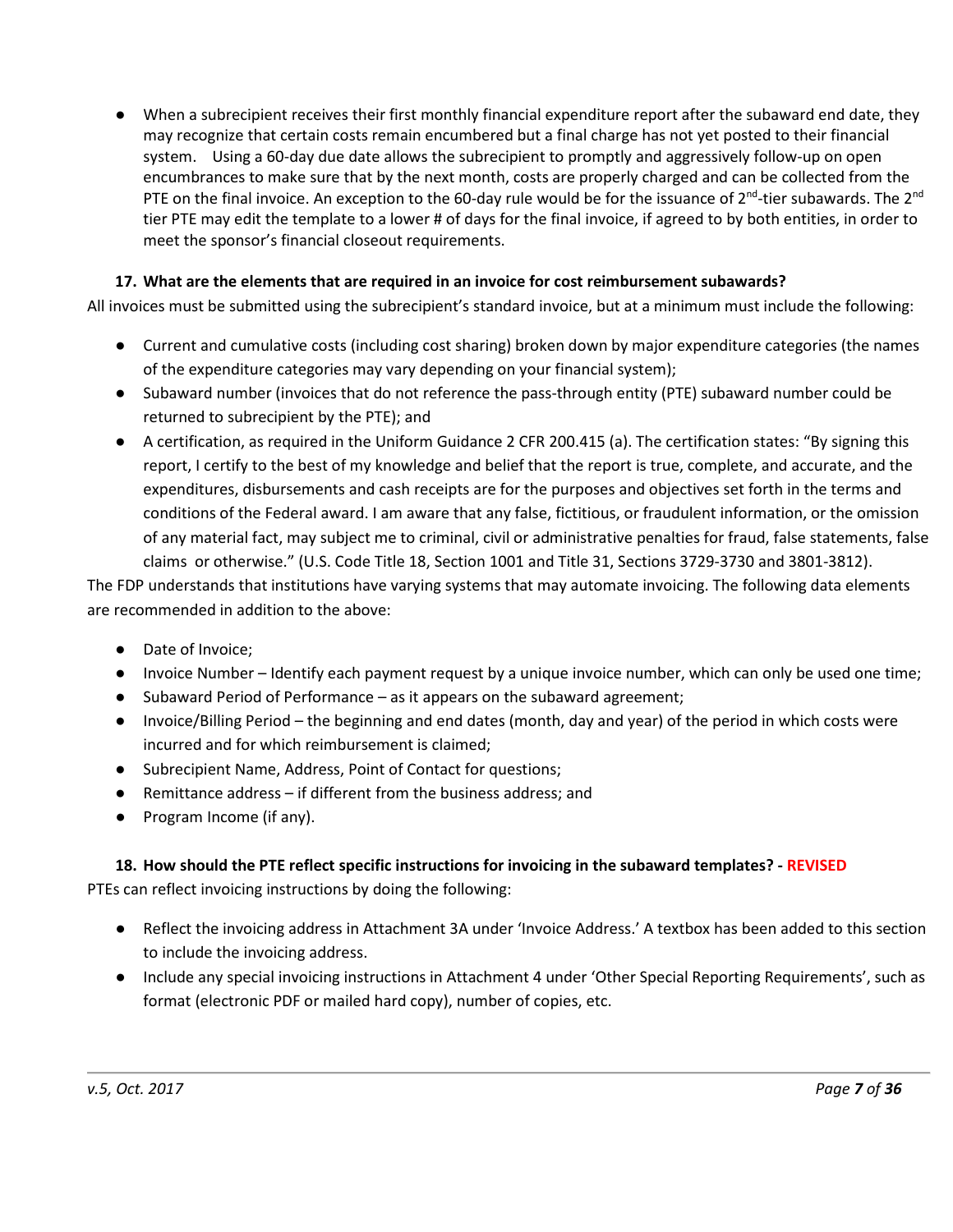● In special and limited circumstances, the PTE may indicate other invoicing instructions to meet sponsor requirements or to address high-risk concerns, if necessary. PTEs should be sure to provide explanation for additional requirements to subrecipients.

# **19. If the remittance/payment address differs from the business address, where should that be reflected in the subaward templates? - REVISED**

Subrecipients should:

- Reflect the remittance address on page one of Attachment 3B under 'Payment Address.'
- Always include a "remit to" address as part of its standard invoice.

### **20. If the subrecipient has a cost sharing commitment, how should cost sharing budget information be addressed in the subaward? - NEW**

Cost sharing budget information should be addressed in Attachment 5. In the "Cost Sharing" drop down menu, the PTE should select "Yes" and include sufficient budget detail for the cost share. The PTE has the option to include this detail in the "Budget Details" box, or as a separate attachment to Attachment 5 if additional space is needed. Please note that if the subrecipient has a cost sharing commitment, only the Cost Reimbursement Subaward Template should be used.

### **21. How should the PTE address invoicing for cost sharing in the Subaward when the Subrecipient has a cost sharing commitment? - NEW**

When the PTE chooses "Yes" from the Cost Sharing drop down menu in Attachment 5 (where budget information is addressed), then Attachment 4 will automatically be updated to include a space where the PTE can specify reporting instructions for cost sharing. This reporting is necessary to demonstrate that cost sharing obligations of the subrecipient have been met under the federal award. Please note that if the subrecipient has a cost sharing commitment, only the Cost Reimbursement Subaward Template should be used. Use Attachment 4 for additional reporting requirements for cost sharing.

#### <span id="page-7-0"></span>**Uniform Guidance (UG) data elements contained in the FDP Subaward Templates**

### **22. How can I ensure that the required UG data elements per §200.331 (a) are included in the FDP Subaward templates?**

An FDP working group was formed in the fall of 2014 to interpret the data elements and update the FDP subaward templates to incorporate the required UG data elements. That working group created a document table titled **APPENDIX 1: TABLE OF REQUIRED SUBAWARD DATA ELEMENTS & LOCATION IN UPDATED SUBAWARD TEMPLATES,** which is appended to this FAQ document.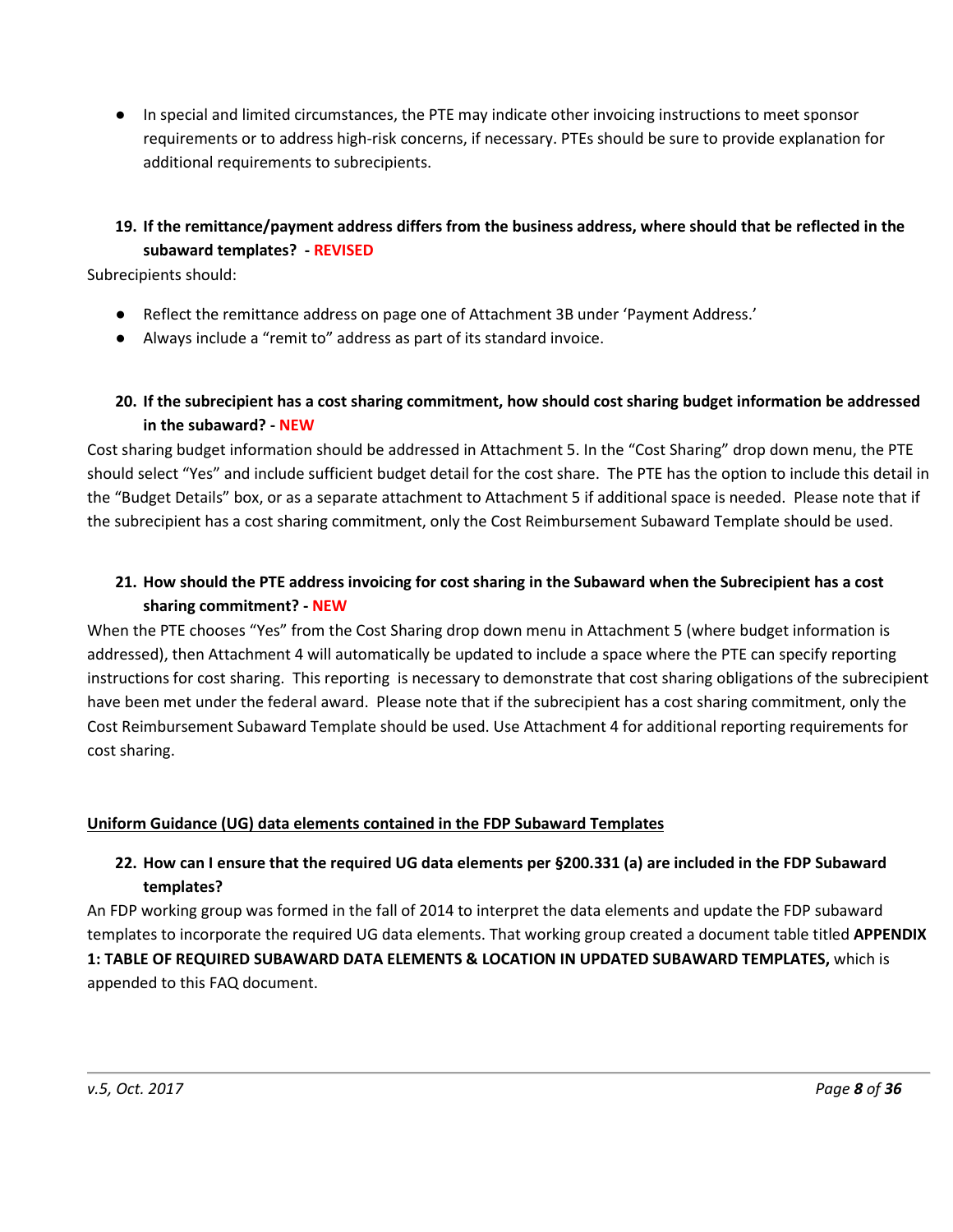OMB has since issued technical corrections to the Uniform Guidance on September 10, 2015. Some data elements were clarified. The FDP closely monitors revisions to the required data elements and updates as appropriate to ensure the latest information is included in the templates and UG data elements table.

## **23. What is the definition of** *Subaward Period of Performance Start and End Date***, per UG §200.331(v)?**

The *Subaward Period of Performance (Budget Period)* field on the face page of the FDP Cost Reimbursement, Fixed Price, and Amendment Subaward Templates meets the UG requirement of **§200.331(v)** *Subaward Period of Performance Start and End Date***.** It is the period for which the subaward is being made, based both on the PTE's prime federal award and PTE's discretion. For instance, if the prime federal award for a multi-year project is authorized in annual increments, then the PTE could authorize incremental periods in the subaward. On the other hand, if funding for the entire project period is authorized in the prime federal award, then the PTE may also authorize the entire period in the subaward. However, the PTE may always elect to award shorter increments than those authorized by the federal award. This would be communicated to the subrecipient on the face page of the template (and amendments as applicable) via the *Subaward Period of Performance End Date*.

In contrast to the *Subaward Period of Performance*, the *Estimated Project Period* on the face page is the total project period for which work is *planned* to be performed by the subrecipient. The end dates of these periods may not be the same. For example, if the subaward on a multi-year project is to be incrementally funded by the PTE, the end date of the *Subaward Period of Performance* on the face page of the Subaward Template will be prior to the *Estimated Project Period* end date. On the other hand, the end dates would match if the PTE elects to authorize the full project period to the subrecipient (consistent with the PTE's prime federal award). However, in no event should the end date of the *Subaward Period of Performance* exceed the end date of the *Estimated Project Period*.

It is important to note that the *Estimated Project Period* is not final, since many factors - such as changes in the PTE's prime award or the subrecipient performance - can affect the subaward's future year award amounts and end dates. PTE's will need to monitor these factors throughout the award lifecycle, and issue modifications accordingly.

When issuing an Amendment to a subrecipient to extend the subaward period of performance, see FAQ #24.

# **24. When issuing an amendment, what should be the** *Start Date* **under Subaward Period of Performance? Is it the start date of this action? Or, the original start date of the agreement? - REVISED**

In general, the start date of the *Subaward Period of Performance* on the amendment template should **match** the start date of the *Subaward Period of Performance* date included on the original subaward, to reflect the start date of the overall subaward. The *Effective Date* of the amendment will indicate the date the amendment takes effect. Therefore, if you have a project that is incrementally funded in annual installments, the PTE may choose to use the start date of the annual budget period as the *Effective Date. If there is a need to indicate a "budget period" as defined by the federal awarding agency, this can be reflected in the text of the subaward amendment. For institutions that issue amendments*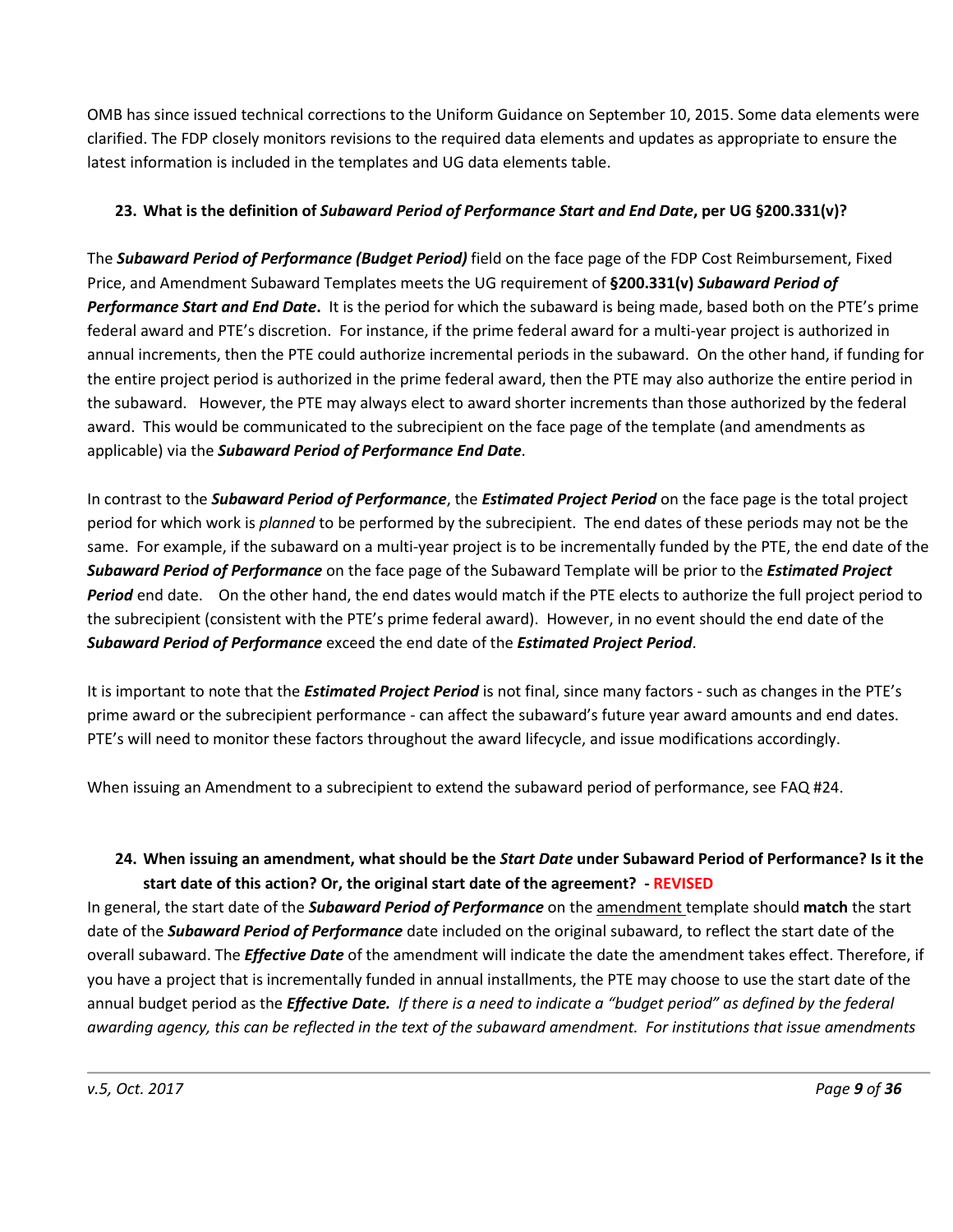*for projects that do not have automatic carryforward, the subaward start date does not need to change to reflect the current budget period.* For more information on best practices on the management of carryover for subrecipients, see **Appendix 2 - Carryover Guidance**.

## **25. Are the** *Estimated Project Period* **and** *Incrementally Estimated Total* **required fields?**

According to OMB, §200.331(viii) *Total Amount of the Federal Award committed to the subrecipient by the pass-through entity* as stated in the UG is a required field, and indicates the amount *planned* to be issued to a subrecipient in the future. This field is captured in the FDP Subaward face page under *Incrementally Estimated Total*. The FDP's position is that these elements should always be completed on the face page in order for subrecipients to track anticipated funds. PTEs and subrecipients should be aware that the information provided in this field is an estimated commitment, since the final obligated amount will be contingent upon actual funding under the prime award (which may be reduced in out years), continued subrecipient performance, and/or budget or program changes that cannot reasonably be anticipated at the time of issuance of the subaward.

# **26. Can you define the** *Incrementally Estimated Total***?**

*Incrementally Estimated Total* was incorporated into the FDP subaward templates to address the UG data requirements §200.331(viii*) Total Amount of the Federal Award committed to the subrecipient by the pass-through entity,* which was clarified by OMB on 9/10/2015. This is a required data element according to UG and should be completed by the PTE. According to OMB, "committed" is the planned, dedicated, or promised amount from the PTE to the subrecipient.

For example, if a PTE plans to issue a three-year research project of \$400,000 to a subrecipient, \$100,000 for first two years and \$200,000 for the third year, the *Incrementally Estimated Total* should be \$400,000. FDP sees *Incrementally Estimated Total* as meeting the requirement for UG as many factors can affect the future year award amounts. For example, the prime awardee's issuance of a subaward is contingent upon the issuance of the federal award to the PTE. A subrecipient's performance can also impact future year amounts. PTEs will need to monitor such contingencies throughout the lifecycle of an award.

### **27. Can you verify how the subaward templates incorporates UG §200.331 (a) (vi) -** *Amount of Federal Funds Obligated by this action by the pass-through entity to the subrecipient***?**

This is captured on the face pages of both the Cost Reimbursement (CR) and Fixed Price (FP) subaward templates under the field **Amount Funded This Action**. This is also captured on the **Amendment** templates. For example, if a PTE plans to issue a three-year research project of \$400,000 to a subrecipient, \$100,000 per year for the first two years and \$200,000 for the third year, the amount entered in the "Amount Funded This Action" field for the first (original) subaward agreement would be for \$100,000, the amount for year 2 would be \$100,000, and the amount for year 3 would be \$200,000.

### **28. Can you clarify how UG §200.331 (a) (vii) -** *Total Amount of Federal Funds Obligated to the subrecipient by the pass-through entity including current obligation* **is captured on the subaward templates?**

This is captured in the Amendment templates under *Total Amount of Federal Funds Obligated to Date*. For example, a PTE plans to issue a three-year project of \$400,000 to a subrecipient at \$100,000 per year for first two years and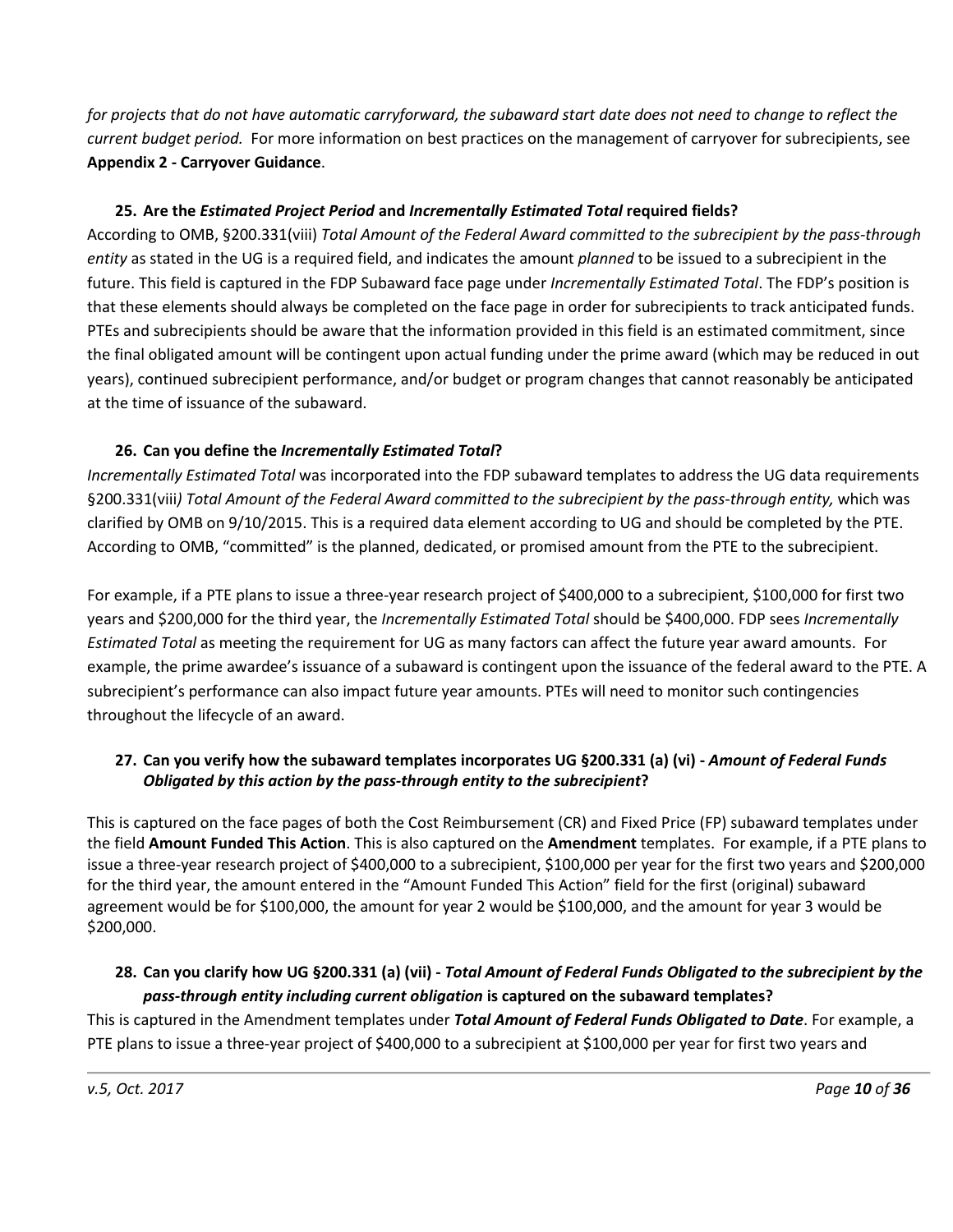\$200,000 for the third year. In year 2, if an Amendment is issued, \$200,000 would be indicated in this field (for years 1 and 2).

### **29. Does the subrecipient need the FAIN number?**

Yes! The subrecipient needs the FAIN number. It is a requirement per UG in [§200.331 \(a\) \(iii\).](http://www.ecfr.gov/cgi-bin/text-idx?SID=60623b20e6213558b4aa6ab7eb76b619&node=2:1.1.2.2.1.4&rgn=div6#se2.1.200_1331)

The federal sponsors are required to include the FAIN number in the NoA per UG [§200.210 \(a\) \(3\).](http://www.ecfr.gov/cgi-bin/text-idx?SID=60623b20e6213558b4aa6ab7eb76b619&node=2:1.1.2.2.1.3&rgn=div6#se2.1.200_1210) PTEs should pay close attention to when the NoA was issued, the terms and conditions included, and if that NoA obligates new or incremental funding subject to UG. If yes, the NoA has to have a FAIN number. If a Federal sponsor did not include the FAIN number or any other required data elements, and they should have (because it is subject to UG) then it is the responsibility of the PTE to contact the sponsor to obtain a corrected NoA.

# **30. Some of our subrecipients request that we, as the PTE, include a copy of the federal award with our subaward agreement. What should we do? -**

The FDP strongly recommends including the full NoA with redacted information as necessary. If your NoA contains information that you do not wish your subrecipient to view (examples include restrictions specific to the primary PI) then you can redact information by blacking out information on the NoA. As a PTE, you have privity with your subrecipients and the prime federal agency. The subrecipient does not have privity with the federal agency. The subrecipient may request the PTE to flow down certain clauses or request that you attach the NoA, but they cannot require it.

# **31. How are you incorporating the Uniform Guidance (UG) data elements into your lower tier subaward agreements? This would be the situation when your institution receives federal flow through funds from a Pass Through Entity (PTE) and will pass a portion onto a third lower tier institution. I'm not sure how to reflect the required data elements to a third tier entity.**

Each PTE, regardless of tier, is responsible for flowing down all required data elements under the UG, plus any other additional elements. See **Attachment 1**, which is appended to this FAQ document.

Some fields, such as the FAIN, CFDA, CFDA Title, Federal Award Number, Federal Awarding Agency, Federal Award Issue Date, and identification of whether the award is R&D should all come from the federal Notice of Award. Other fields, such as the Subaward No., Subaward Period of Performance, Estimated Project Period, Incrementally Estimated Total and dollar amounts obligated and committed to the subaward are specific to the PTE's award to the subrecipient.

### **32. Can you clarify the checkbox** *"This Subaward Is: Research & Development"* **located in Attachment 2? Is it meant to identify the primary award as R&D? Or, the subrecipient's subaward as R&D? - REVISED**

PTEs should indicate whether the federal Notice of Award (NoA) made to the PTE is a Research & Development (R&D) award. The definition of R&D is in UG §200.87 is "R&D means all research activities, both basic and applied, and all development activities that are performed by non-Federal entities. The term research also includes activities involving the training of individuals in research techniques where such activities utilize the same facilities as other research and development activities and where such activities are not included in the instruction function." The Federal agencies are required to include whether the award is R&D in the prime NoA. The subaward template has this checkbox pre-selected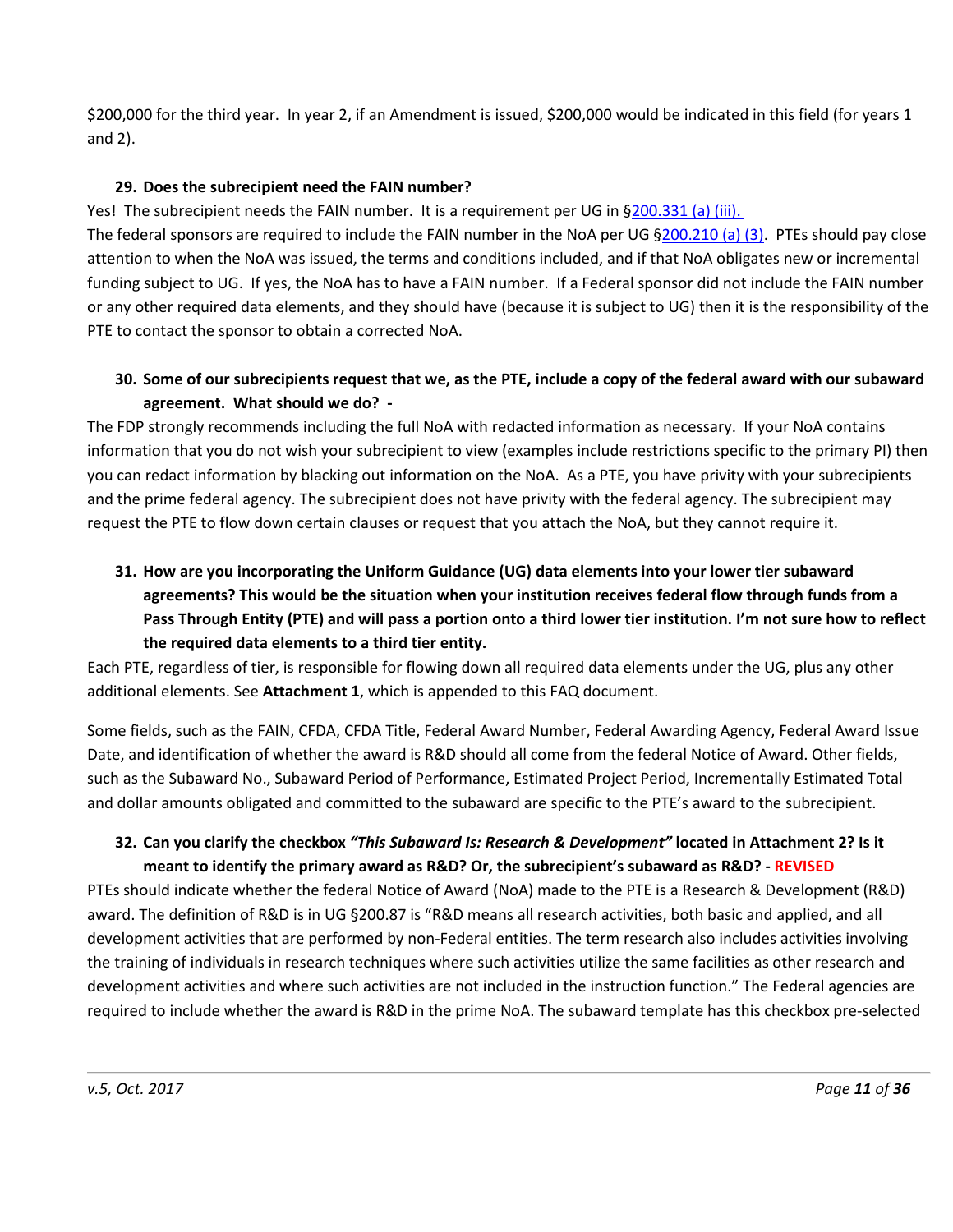by default in order to ensure the PTE flows this data element down to the subrecipient, as required by the Uniform Guidance.

### <span id="page-11-0"></span>**Compliance Related Questions and Attachment 2**

**33. Please explain how the Research Terms and Conditions (RTCs) and National Policy Requirements are included in the subaward templates to flow-down to subrecipients. How can I ensure I am including all policy requirements? - REVISED**

Uniform Guidance 200.300 directs federal agencies to communicate all public policy requirements with which recipients must comply. The Research Terms & Conditions (RTCs) were released on March 14, 2017, and its Appendices continue to be updated as each participating federal agency implements the RTCs at various effective dates. The National Policy Requirements are included as Appendix C with the RTCs.

NSF is hosting the RTCs, Appendices, and individual agency specific requirements on behalf of all the federal participating agencies on their website at [https://www.nsf.gov/awards/managing/rtc.jsp.](https://www.nsf.gov/awards/managing/rtc.jsp) You will see this link in General Term and Condition #4 in Attachment 2.

The RTCs are incorporated into the subaward templates, therefore, making it possible to flow-down all necessary statutory and regulatory requirements to subrecipients when a federal agency participated in the RTCs. However, there are two things to note:

- The participating federal agencies implemented the RTCs at various times, per their Agency Implementation Statements (se[e https://www.nsf.gov/awards/managing/rtc.jsp\)](https://www.nsf.gov/awards/managing/rtc.jsp). It is recommended to attach the federal NOA for those agencies that have not fully implemented the RTCs.
- Not all federal agencies participated in the RTCs. If issuing a subaward under a federal agency that did not participate in the RTCs, it is recommended to attach a copy of the NOA with the subaward to ensure all applicable terms, conditions and statutes are properly flowed down.
- See FAQ #8 for more information.
- **34. I noticed that the FDP subaward templates now include IRB / IACUC language and requirements. Could you please clarify: what is the intended scope of this language? Why has this been added? Does this replace anything? - NEW**

This section of the templates, called 'Work Involving Human or Vertebrate Animals', contains two parts:

a. **Language/Certification** - The FDP Subawards Subcommittee seeks to reduce the amount of negotiation time between member institutions by including minimal terms and conditions. Member institutions suggested including language highlighting IRB / IACUC information, when applicable, to ensure compliance for both the subrecipient and the PTE. This language is intended to clearly articulate if human subjects or vertebrate animals will be used in the course of the research project. It includes a certification from the subrecipient to ensure it is responsible for obtaining the appropriate, valid approvals consistent with the project, and will not invoice the PTE for any human or vertebrate animal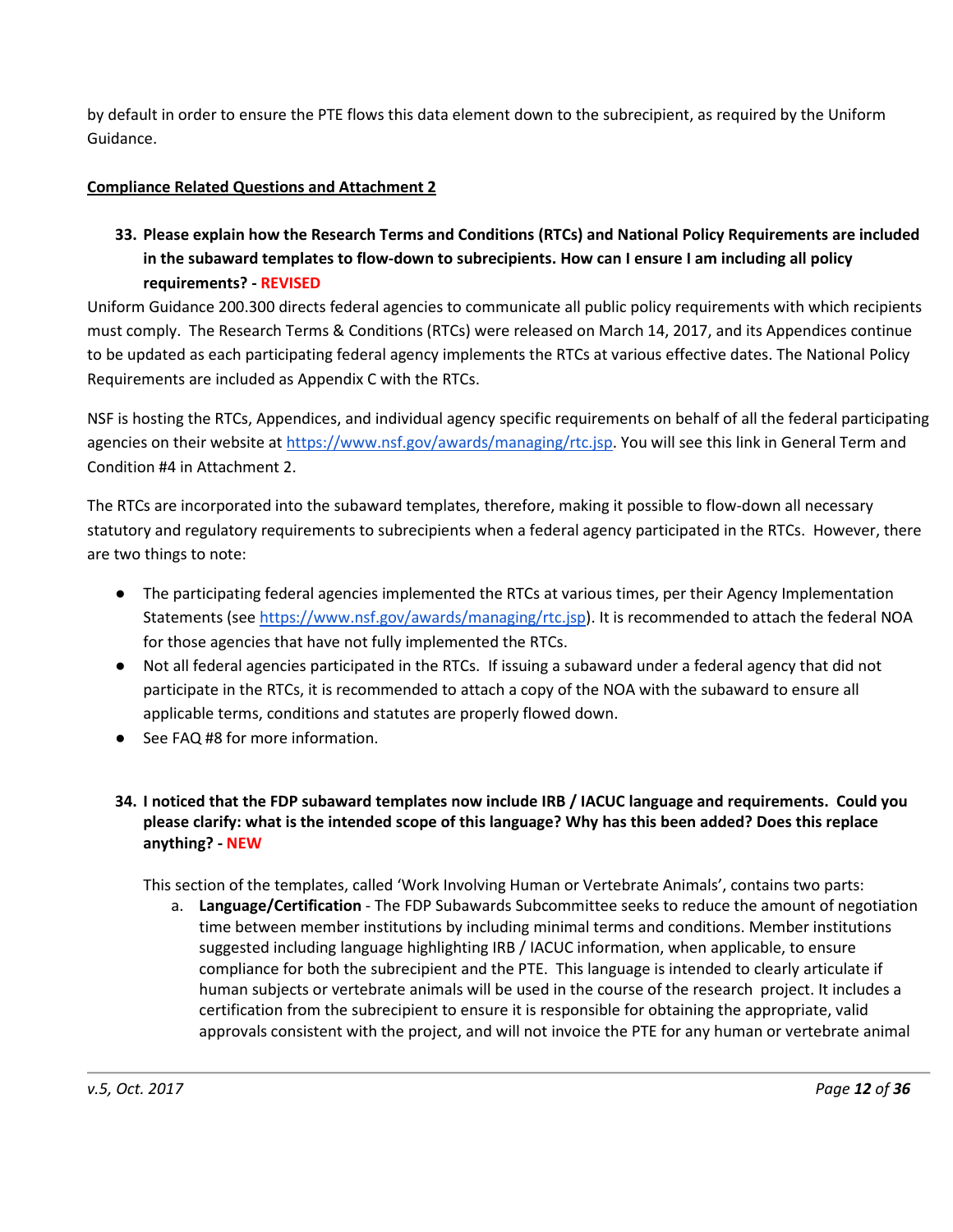related expenses unless approvals are in place. This section is not to replace reliance agreements or other MOUs as may be required by your IRB / IACUC.

b. **Verification of IRB and/or IACUC approval** - Options are provided for PTEs to instruct subrecipients on how to provide verification of IRB and/or IACUC approvals. PTEs may choose to request verification 'upon request' or prior to subaward execution (either initially or annually thereafter). They may even forgo requesting it at all by providing a justification. Options became available to alleviate the burden of requesting additional (or providing) paperwork since the subrecipient certifies it will obtain the appropriate approvals in the preceding section.

However, institutional policies, or sponsor requirements, may dictate which option a PTE must select in this section. For example, the Department of Defense (DoD) will issue the PTE an award with a restriction that expenses cannot be incurred for human / animal expenses until their IRB / IACUC oversight body has approved the approval letters of both the PTE and subrecipient. In situations such as this we recommend that you should use the special terms box to alert the subrecipient to the restriction and copy and paste the language directly from the DoD NOA (or attach a copy of the NOA).

# **35. As a PTE, we want to ensure we meet the subrecipient monitoring requirements under the Uniform Guidance, §200.331 Requirements for Pass-Through Entities. Can I include a subrecipient monitoring plan in my subaward agreement as an additional attachment?**

Subrecipient monitoring plans should not be included when working with low risk institutions, as determined by the PTE's internal guidelines for assessing risk and in accordance with the Uniform Guidance. When entering into a contractual relationship with a high risk institution, the PTE may, at its discretion, append or include a subrecipient monitoring plan to set forth additional reporting and compliance requirements for the high risk subrecipient. This should be included in Attachment 2 where additional special terms can be included, and appended as an additional attachment.

PTEs must communicate with the subrecipient institution to let them know of the additional special terms and reasons for the inclusions per the Uniform Guidance  $\frac{6200.207(c)}{c}$ . At times, PTEs may need to include special terms to low-risk institutions due to project-specific complexities. PTEs have an obligation to communicate these special terms to subrecipients ahead of the issuance of the subawards, and provide justifications.

# **36. How should additional terms and conditions for high risk subrecipients be incorporated into the FDP subaward agreement templates? - REVISED**

Attachment 2 has space for "Additional Special Terms" which a PTE may use to include special terms and instructions for high-risk subrecipients. Examples include references to an appended subrecipient monitoring plan, special invoicing instructions (such as format, back-up documentation, etc.) and special progress reporting instructions. For additional reporting instructions - use Attachment 4.

As stated earlier, whether including special terms for high-risk subrecipients, or project-specific terms to low-risk subrecipients, the PTE must communicate these terms to the subrecipient ahead of the issuance of the subaward, with justifications.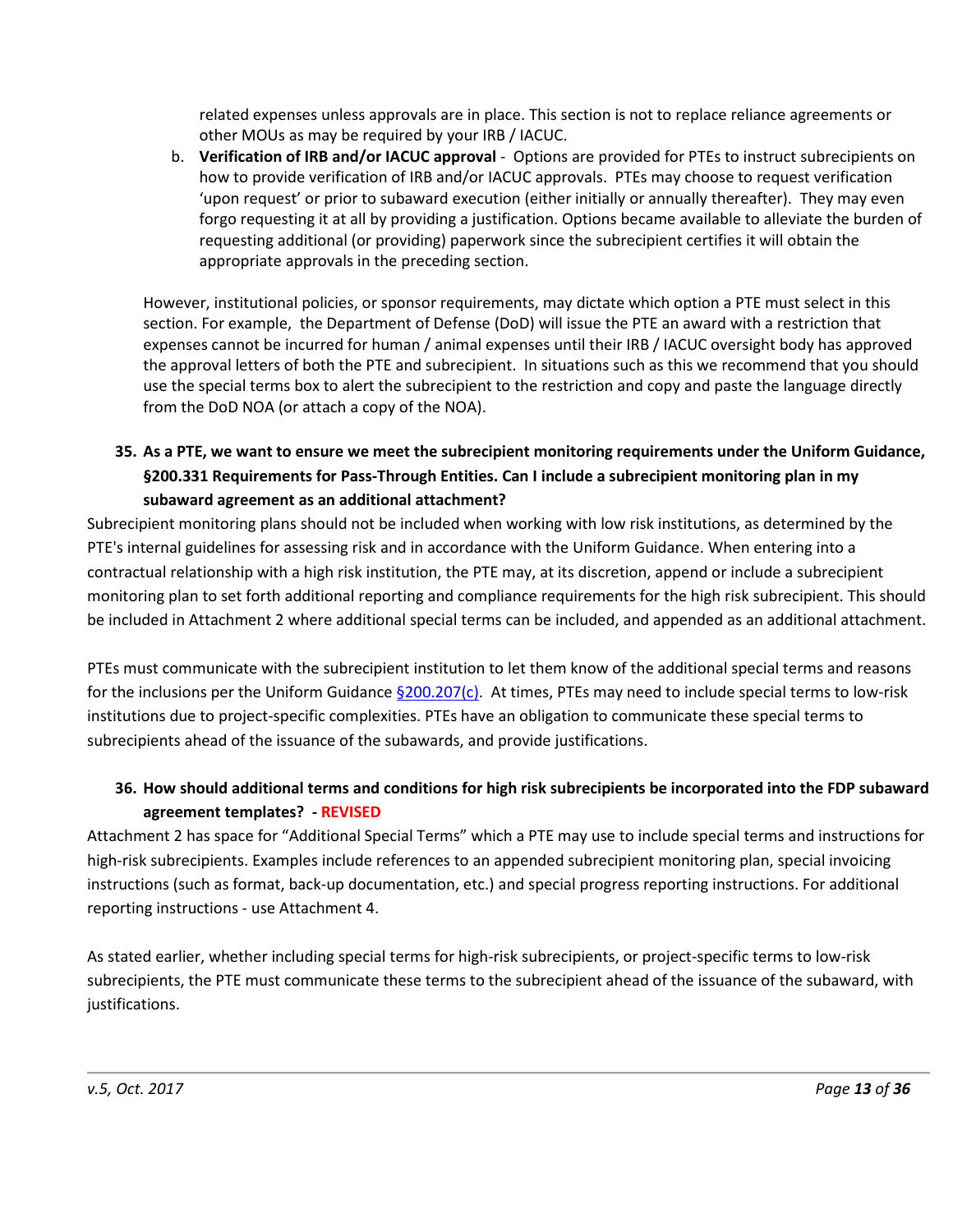If planning to issue a subaward to a foreign entity, consider using the FDP Subaward Agreements with International Collaborators, which contains additional terms such as choice of law, and provides additional options for PTEs for reporting instructions.

### **37. In Attachment 2, what is the intent of the "Additional Terms" box? - NEW**

The intended use of the "Additional Terms" box is to include reasonable terms and conditions that the PTE may need to incorporate into the FDP Template, such as state-specific laws, project-specific terms and additional restrictions for subrecipients identified as high risk. FDP strongly discourages the use of this space for generic imposition of additional terms like choice of law, insurance requirements, and indemnification. Additionally, PTEs should not include terms that may conflict with any term in the FDP Template language.

The FDP Subaward Template should not be changed by member institutions when issuing subawards to other member institutions. Use of the Templates, as published by FDP members, represents a condition of their membership and changes should be limited. Using Attachment 2 to modify sections of the FDP Template is a misuse of the Templates and is in direct conflict with the FDP mission (See FAQ 4).

For non-member institutions, you may use the Templates appropriately by using them as-is. If you choose to modify the Templates, then we ask that you respect the Template language, and remove the FDP moniker so that it is clear the FDP Standard Template language was altered. Adding pages of additional terms and conditions in Attachment 2 that may conflict with other terms or sections of the FDP Template language is not an appropriate use of the Templates. (See FAQ 5).

#### **38. How should termination for non-compliance be included in an FDP agreement?**

Termination for any reason is addressed in the FDP Cost Reimbursement Research Subaward Agreement face page, Terms and Condition #9, and in the FDP Fixed Price Research Subaward Agreement face page, Terms and Condition #9.

# **39. I note that neither Attachment 1 nor 2 specifically refers to compliance with regulations governing human stem cell research. How can I ensure a subrecipient is compliant with these regulations? - REVISED**

In the Uniform Guidance, §200.300 *Statutory and National Policy Requirements*, federal agencies are directed to communicate all public policy requirements with which recipients must comply and incorporate them either directly or by reference in the terms and conditions of the federal award. *Appendix C - National Policy Requirements* of the Research Terms and Conditions (RTCs) contains the Human Stem Cell Research regulation in accordance with the President's Executive Order 13505 of March 9, 2009, and July 30, 2009 Memorandum for the Heads of Executive Departments and Agencies. See NIH Guidelines for Human Stem Cell Research, July 7, 2009 at [https://stemcells.nih.gov/policy/2009-guidelines.htm.](https://stemcells.nih.gov/policy/2009-guidelines.htm) Because the RTCs are incorporated into the Subaward Templates, it was not necessary to state this regulation in either Attachments 1 or 2.

In the rare case where a project requires use of human stem cells of a type or in a manner that requires approval as per NIH policy, the PTE may choose to insert language in the subaward Attachment 2 "Additional Special Terms" to mirror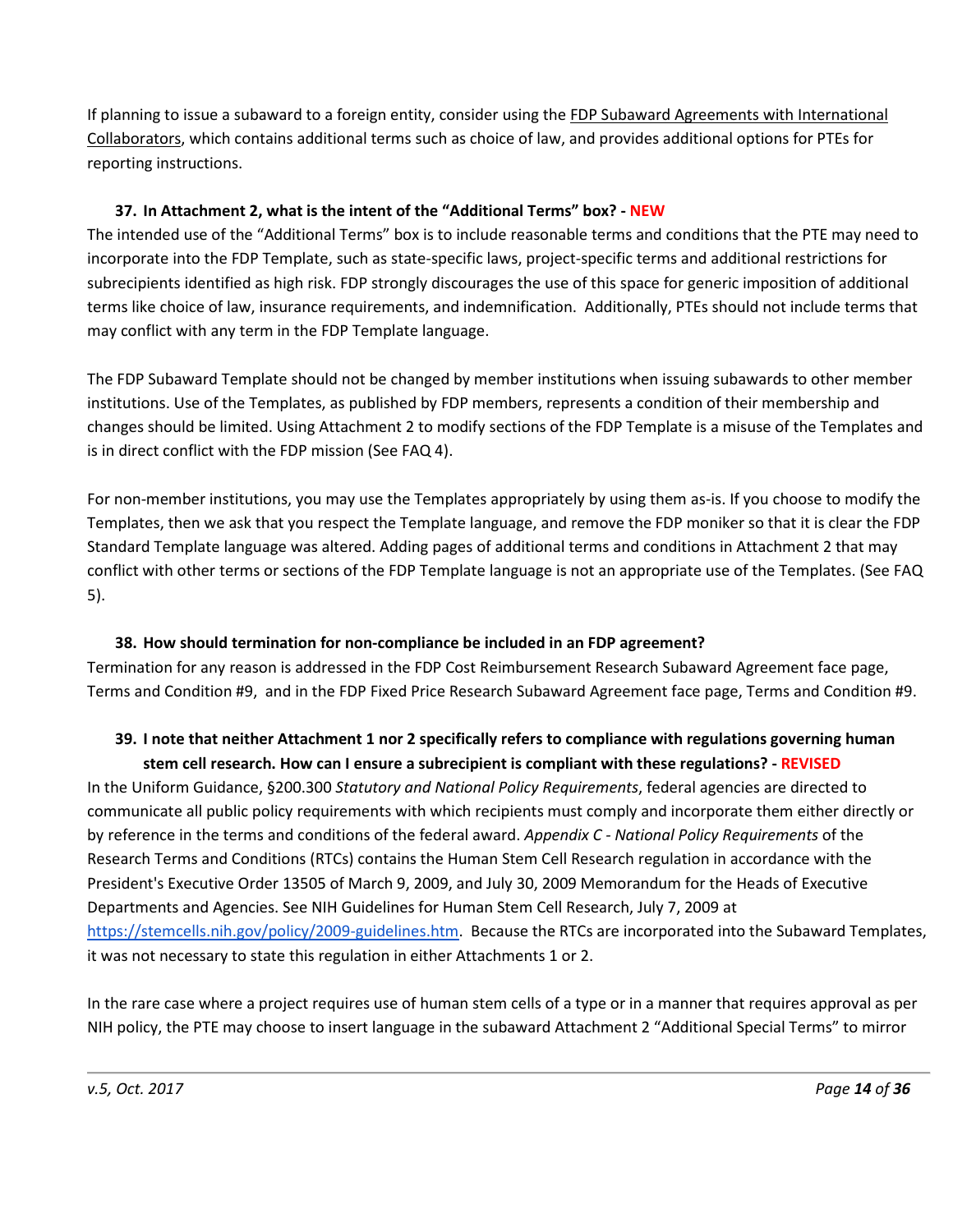the following language: "This project involves human stem cell research. Subrecipient agrees to comply with the NIH Guidelines on Human Stem Cell Research, effective July 7, 2009. Requests for approval to utilize stem cell lines under this Subaward must be submitted to PTE to be forwarded, as appropriate, to the federal agency for approval."

# **40. I noticed the 2017 version of the subaward templates now has an option called 'Data Sharing and Access (Check if applicable)'. When should I check this box, and how has this section changed from the 2016 version of the templates? - REVISED**

The intent of this section is to provide the PTE with the option of drawing attention to a separate Data Management or Data Sharing Plan that was included in the original proposal by the PTE to the federal agency. If the subrecipient is subject to complying with the PTE's Data Management or Sharing Plan, the subrecipient should be made aware of the contents of the plan. Therefore, the PTE has the option of including a copy of the plan in the subaward, providing additional language that provides the requirements for the subrecipient in the Additional Terms, or stating that the subrecipient may see the plan per their request. The PTE is not required to complete this section.

However, if the PTE knows a plan was included in the proposal but it is not referenced in the NOA, it is preferable to include a reference to it in the Additional Terms to make the subrecipient aware such a plan exists. As a best practice, if a data management plan or data sharing plan is specifically noted in the NOA, it is best to review the plan contained in the original proposal to see if the plan needs to be followed by the subrecipient and flowed down in the subaward. The subrecipient may have been involved in the development of the plan.

This checkbox was NOT intended to be used for policies concerning the public access of publications (for example, the NIH Public Access Policy). Compliance with public access to publications is already covered and referenced in sponsor policy statements and terms and conditions when checking the appropriate sponsoring agency on the first page of Attachment 2. To reduce confusion, the term 'public access' was removed from this section in the 2017 version of the templates.

# **41. The requirement to comply with and inform all employees of the "Pilot Program for Enhancement of Contractor Employee Whistleblower Protections" is retroactively effective for all assistance awards and subawards (including subcontracts) issued beginning July 1, 2013. When is Whistleblower protection certification to be included in the subaward? - REVISED**

In 2013 the pilot program was enacted, effective until January 1, 2017, to protect employees against reprisal for certain whistleblowing activities in connection with federal grants and contracts.

The pilot phase has completed. The certification language has been moved from Attachment 2 to Attachment 1.

# **42. When must Financial Conflict of Interest (FCOI) certification be included in a subaward? - REVISED** Public Health Service (PHS) funded research includes regulations on the Responsibility of Applicants for Promoting Objectivity in Research (42 CFR Part 50 Subpart F), and part of that is the disclosure and management of Financial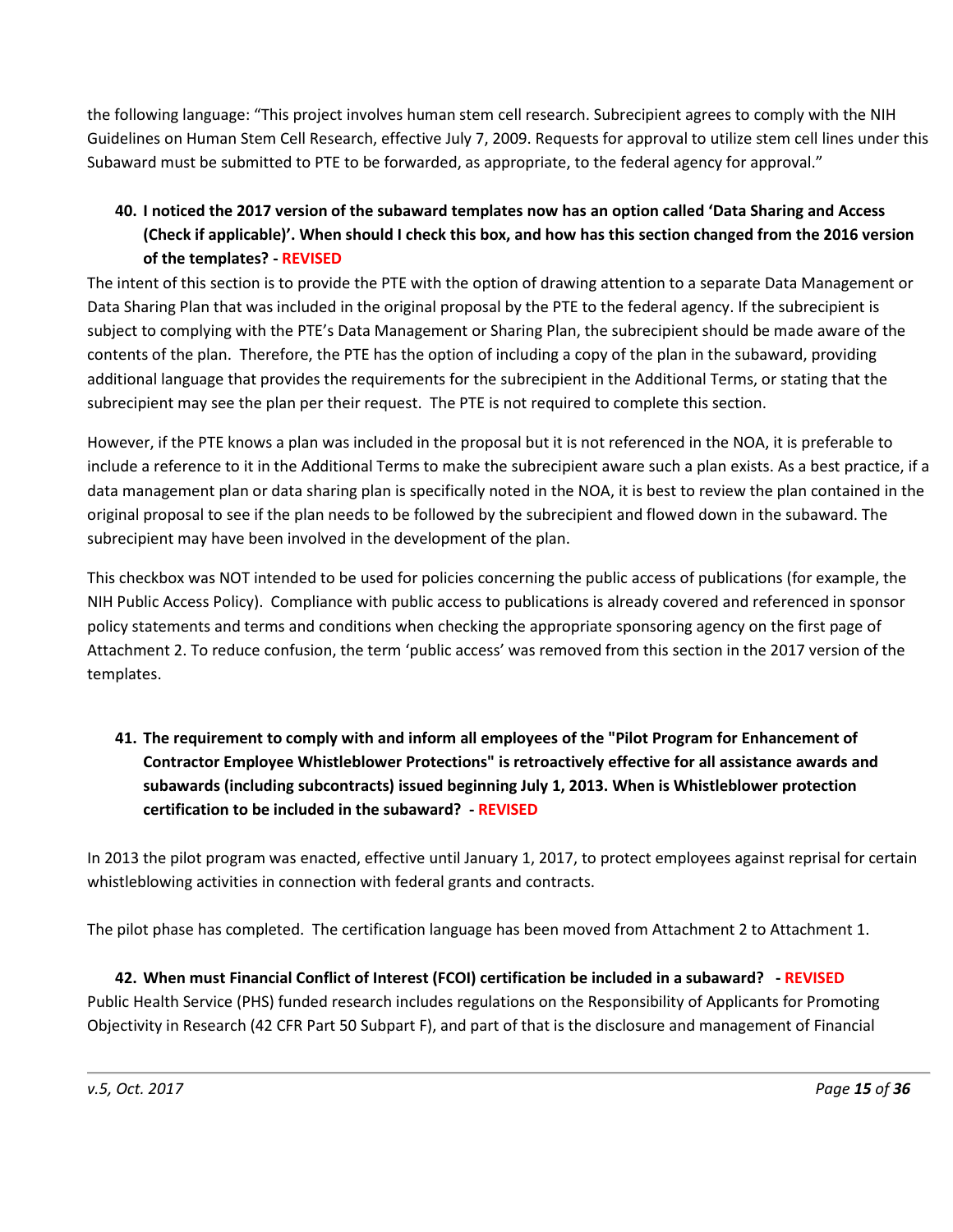Conflict of Interests (FCOIs) requirement. This requirement pertains to all PHS awarding components, including the National Institutes of Health (NIH), for grants, cooperative agreements, and research contracts. Attachment 2 includes the FCOI certification.

New to the 2017 version of the Subaward Templates is that 42 CFR Part 50 Subpart F is now pre-populated for all PHS agencies, eliminating the need to include additional language in Attachment 2 for PHS agencies other than NIH.

The subrecipient must select which entity's FCOI policy it will follow (either the PTE's or its own) in the drop down menu in the following term in Attachment 2:

"Subrecipient must designate herein which entity's Financial Conflicts of Interest policy (COI) will apply".

FCOI certification does not need to be included unless it is a term and condition referenced in the awarding agency's Notice of Award (NoA). All federal agencies required to have an FCOI policy, however, the federal agencies vary in their implementation. Read NOA carefully.

### **43. Export Controls restrictions and regulations may be included in an awarded contract. Where should compliance with those regulations be included in an FDP Subaward? - REVISED**

Different situations may arise for the need to include export control regulations in a subaward. Below we'll describe when it may be necessary, and where they should be included in the FDP Subaward Templates.

The Council on Governmental Relations (COGR) explains that, "vigilance is required to ensure that the availability of the fundamental research and other exemptions are not lost due to inadvertent acceptance of contractually imposed restrictions on access to, dissemination of, or participation in research. To the extent the activities of universities involve shipping equipment abroad or teaching or training foreign students on campus or foreign colleagues abroad how to use equipment, export control issues do arise." (*COGR Brochure - [Export Controls and Universities -](http://www.cogr.edu/sites/default/files/COGR_Brochure_-_Export_Controls_and_Universities_-_Information_and_Case_Studies.pdf) Information and Case Studies*[, 1/2/2004\)](http://www.cogr.edu/sites/default/files/COGR_Brochure_-_Export_Controls_and_Universities_-_Information_and_Case_Studies.pdf). In addition, to the extent that the activities of universities involve the receipt (or purchase of) of materials, software, technology or technical information, export control issues may arise to the extent that such items and information do not fall within the fundamental research or other exemption. PTE's should note that the fundamental research exemption does not apply to activity in or with countries subject to OFAC trade sanctions.

If a project is classified as fundamental research, publication and dissemination of information will be allowed without restriction. Broadly speaking, grants and cooperative agreements will either confirm that the program is considered fundamental research in the program announcement or include standard R&D terms consistent with a fundamental research designation. Sponsors may also include this designation on the NOA. More recently, the Department of Defense (DoD) has begun to use [Technology Readiness Levels](http://acqnotes.com/acqnote/tasks/technology-readiness-level) (TRLs) associated with a DoD-funded project's Scope of Work as indicative of whether or not the research qualifies as fundamental; TRLs 1 through 4 have been designated as the range in which a PTE is performing fundamental work. If it is not clear whether the project is classified as fundamental research, the university should clarify this with their partners or the sponsor prior to the start of the award.

As between U.S. based entities under a grant or cooperative agreement: Generally, when a PTE receives a grant or cooperative agreement designed as Research & Development on the NOA, then the research is fundamental. In issuing any subaward to domestic entities, the PTE should consider the following to determine whether the research meets the definition of "fundamental research": whether the research results are intended for publication; whether there is a pre-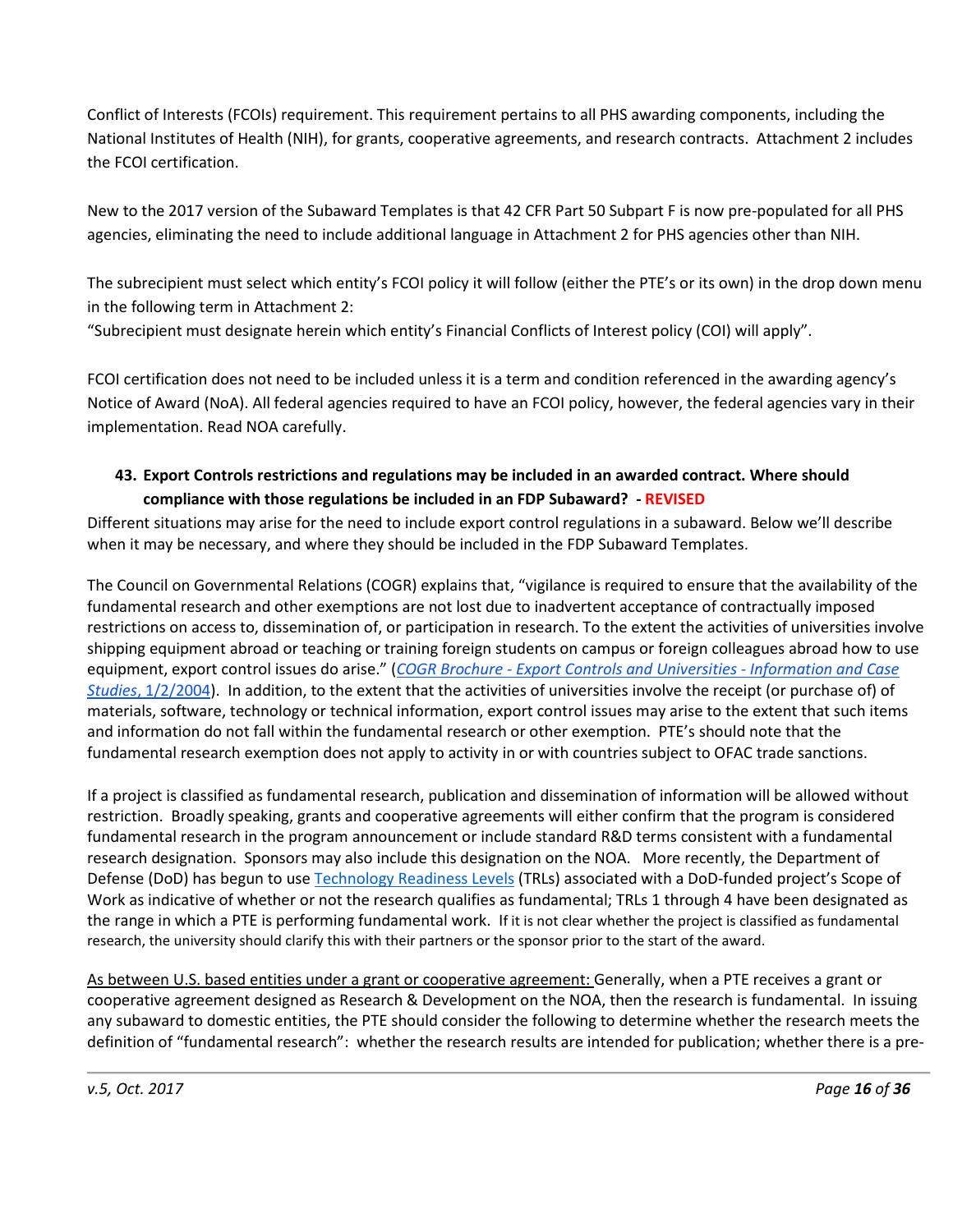publication approval process which may restrict publication of research results; whether participation on the project by foreign national students and employees is restricted. If the research is fundamental research, this reduces the risk of noncompliance with export control regulations. However, the PTE should also consider whether any materials under the project will be exported by the subrecipient outside of the U.S, whether any export-controlled items or information will be sent to/received by the subrecipient, and if there is the potential for PTE funds to be used in or in association with a country subject to comprehensive OFAC trade sanctions. If so, this may increase the export control risk and should be reviewed carefully. Ultimately, if the subaward is to a domestic entity, fewer export control issues are likely to arise. However, in instances when they do arise, the export control risks may be addressed in Attachment 2 of the FDP Subaward template under Special Terms and Conditions.

When the subrecipient is a foreign entity under a grant or cooperative agreement: the PTE should first conduct a Restricted Party Screen to ensure that the subrecipient and their principals are not identified on US trade sanctions lists. The PTE should also consider reviewing the foreign subrecipient's scope of work to determine what, if any physical materials, such as virus samples or equipment, are anticipated to be exported to the foreign entity. The PTE should conduct an export license assessment for physical materials to be shipped internationally to ensure that they do not require a license. While the work under the grant or cooperative agreement would still be deemed fundamental research, if the physical materials are controlled under U.S. export control regulations, a license may still be required for export. If any export controlled materials are to be exchanged with a foreign entity, the FDP recommends using the Foreign FDP Subaward template and detailing the exchange in the export control attachment.

When the award is a federal contract: Federal contracts are where the written determination as to the classification of a project as fundamental research is vital to determining how to move forward with any potential subrecipient. Often the Request for Proposals (RFP) will include information indicating if the federal government considers the contract fundamental research, but sometimes the RFP may indicate some wiggle room to make a determination at a later date. Ensure that this determination is made in writing by the federal agency program officer. This will ensure that publication and dissemination of information will be allowed without restriction. .

Even when research is "fundamental research", institutions can run into export control issues because of international shipping, or receipt of export controlled items from 3rd parties. The universities must identify these risks and comply with the legal requirements of the export control regulations.

# **44. My institution has very specific requirements concerning IRB protocol submissions to determine a project as exempt or non-exempt from IRB review. Can you clarify the expectations of the PTE to confirm the subrecipient's work with human and animal subjects?**

The Compliance Terms and Conditions attachment is meant to provide flexibility for PTEs and subrecipients to meet the needs of their respective institutional policies, while ensuring subrecipients agree to comply with all applicable state and federal laws concerning human subjects and/or animal research.

Many institutions require a submission to the IRB in order to determine if a project is exempt or non-exempt. However, this may differ in formality and extent from institution to institution. As it relates to the performance of a subaward, the PTE must permit the subrecipient to follow its own process and make its own determination as to exempt / non-exempt research projects. However, the PTE must obligate the subrecipient to maintain current IRB and IACUC approvals as applicable, and certify that the non-exempt, approved protocol is consistent with the subaward (see attachment 2 of the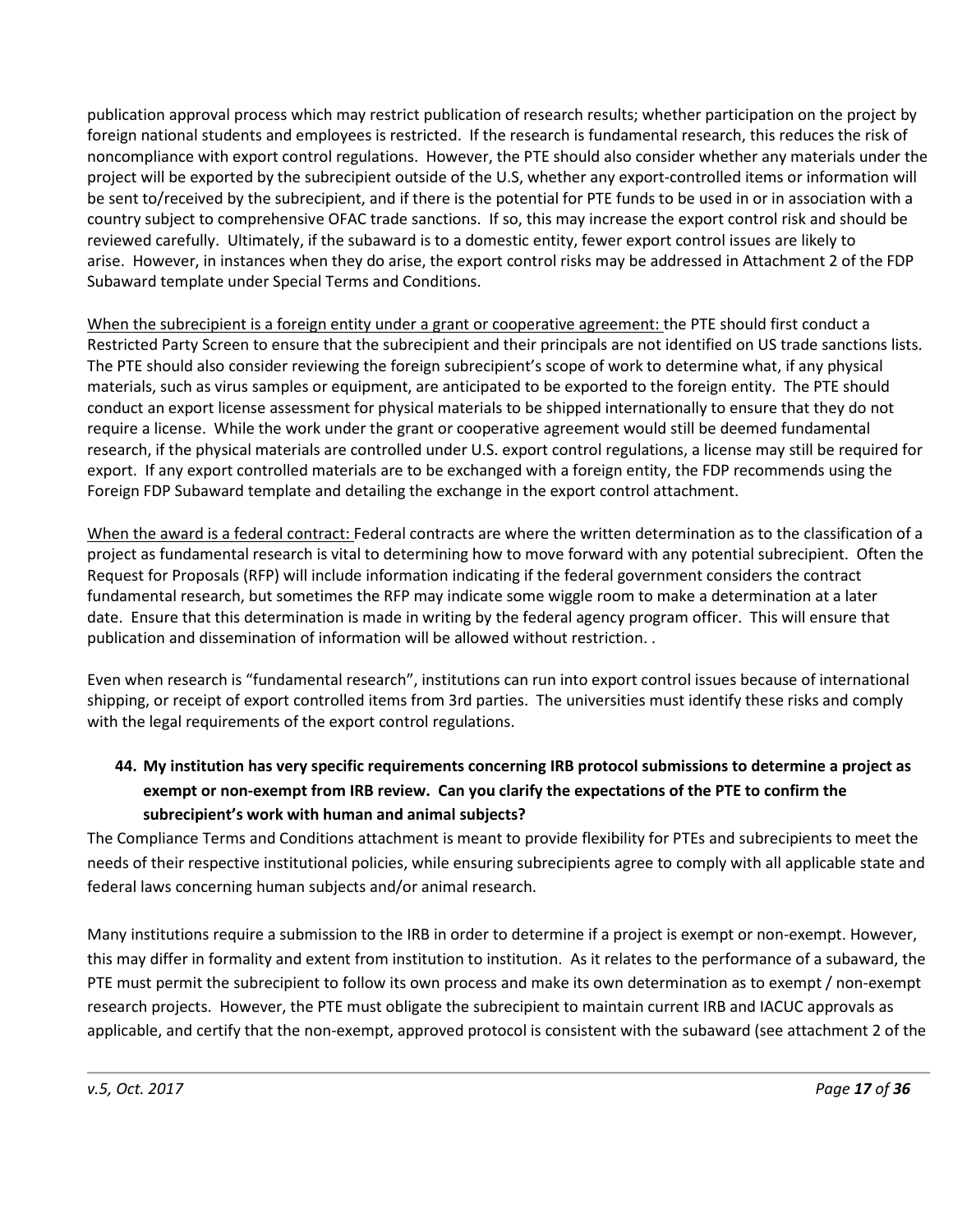Subaward Template). Subrecipients should continue to follow and comply with all institutional policies and procedures regarding the submission of protocols for review and approval from IRB and/or IACUC, whether the research is exempt or non-exempt.

FDP members will have an opportunity to provide feedback and suggestions on this language in future iterations.

### **45. What is the intent of the 'Human Subjects Data' Section in Attachment 2? – REVISED**

The purpose of this section is to give the parties the opportunity to incorporate terms and conditions that may otherwise be included in a separate Data Transfer and Use Agreement (DTUA) within the subaward to alleviate the need for the parties to execute a separate agreement, with the understanding that many institutions may still require a separate DTUA due to their institutional policies, procedures and/or structure. This section is intended to prompt institutions to consider whether a DTUA or incorporation of special language in the subaward at the time that the initial subaward is issued, as this could help alleviate delays in the transfer of human subjects data needed to perform the project. The FDP Data Stewardship Subcommittee has issued several guidance documents to assist organizations in determining whether human subjects data will be exchanged, and whether a DTUA (or additional terms in the subaward) may be necessary. See the FDP website a[t http://sites.nationalacademies.org/PGA/fdp/PGA\\_170894](http://sites.nationalacademies.org/PGA/fdp/PGA_170894) for more information. If you plan to issue a separate DTUA, there is no need to include additional terms here.

Three options are provided in the drop-down menu for 'Human Subjects Data':

- Not Applicable to be selected when it has been determined that a DTUA or additional terms are not necessary.
- Applicable to be selected when it has been determined that either a DTUA or additional terms will be necessary to address the transfer of human subjects data.
- Human subjects data will not be addressed in this agreement if it cannot be determined at the time of the subaward issuance whether a DTUA or additional terms will be necessary, or if the PTE and subrecipient agree to address human subjects data separately from the subaward, then this option can be selected.

#### **46. Do I need a DTUA for non-human subjects data? - NEW**

Your institution may elect to have a DTUA or additional terms in Attachment 2 for transferring non-human subjects data. The subaward templates do not specifically call out this option. For more information, refer to the DTUA Guidance Chart and other guidance materials from the FDP Data Stewardship Subcommittee at [http://sites.nationalacademies.org/PGA/fdp/PGA\\_170894.](http://sites.nationalacademies.org/PGA/fdp/PGA_170894)

#### **47. How does the 'Human Subjects Data' section relate to the 'Data Rights' Section of Attachment 2? - REVISED**

The 'Data Rights' language included in the Special Terms and Conditions section of Attachment 2 provides the Passthrough Entity (PTE) with the right to use the data created during the performance of the subaward. This is different from the 'Human Subjects Data' section of Attachment 2, which provides both parties with options to address in the agreement *how* the data is to be exchanged. For example, the subrecipient may be required by law or regulation (for example, HIPAA) to include additional terms in an agreement (either in the subaward or a separate DTUA with the PTE prior to transferring the data to the PTE. The 'Human Subjects Data' section provides these options.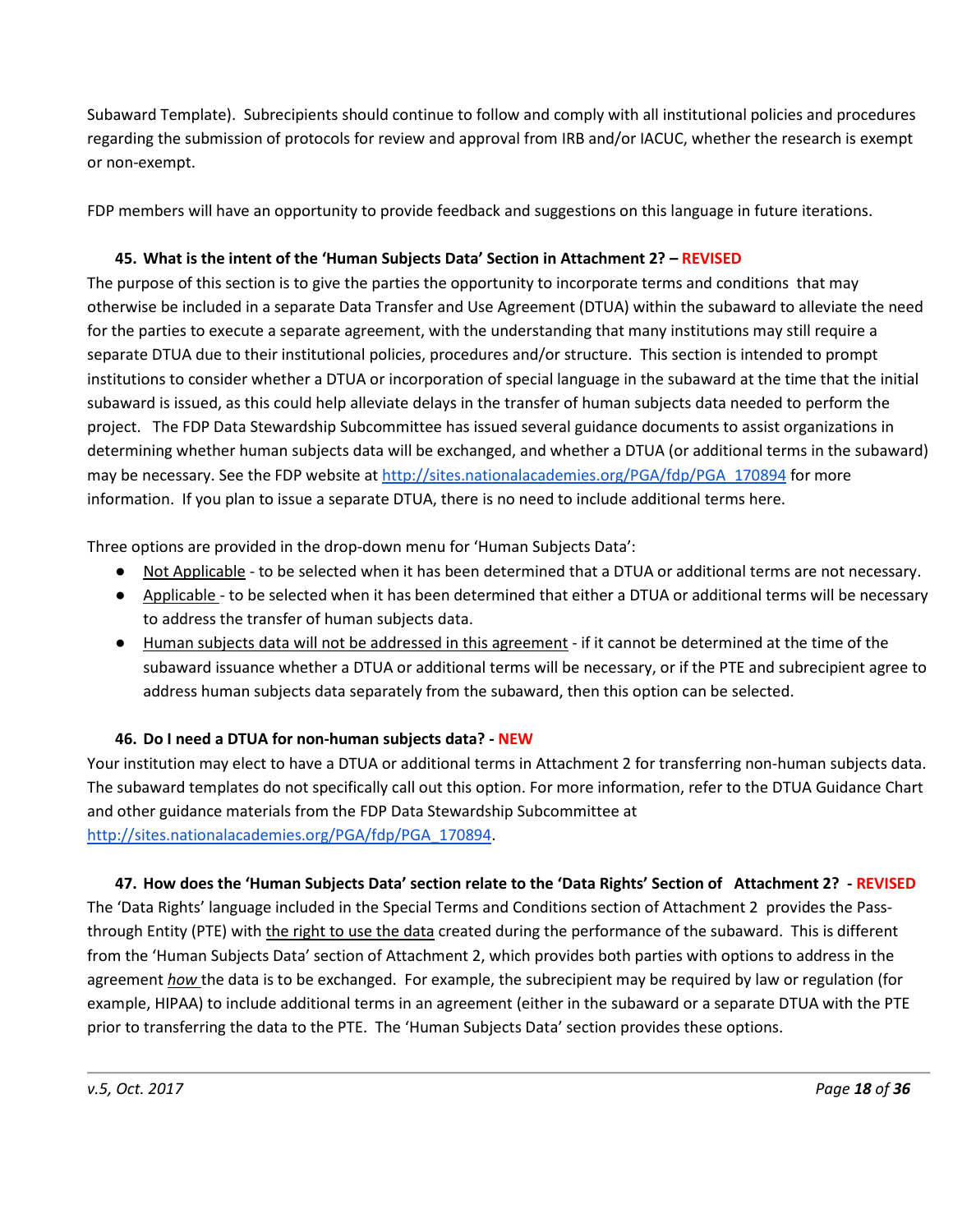### **48. What types of data are included in 'Human Subjects Data'? - REVISED**

Refer to the FDP Tool for Classifying Human Subjects Data at [http://sites.nationalacademies.org/PGA/fdp/PGA\\_170894.](http://sites.nationalacademies.org/PGA/fdp/PGA_170894) For the purposes of this section in Attachment 2, human subjects data can include a pre-existing data set or data created in the performance of the subaward.

### <span id="page-18-0"></span>**Special Terms & Conditions**

#### **Copyright FAQs - NEW**

### **49. What is the difference between** *Grants* **vs** *Shall Grant* **in the copyright language in Attachment 2 of the subaward templates? - NEW**

*Grants* means present assignment. The subrecipient is granting a copyright license to the PTE upon execution of the subaward. *Shall grant* means future assignment. The subrecipient plans to grant a copyright license to the PTE at some point in the future.

### **50. Why is there an option to select** *Grants* **vs** *Shall Grant* **in the subaward templates? - NEW**

The main reason for having the option to select *Grants* vs *Shall Grant* has to do with institutional policies and office structure. Sometimes the office that accepts and executes subawards does not have the authority to grant a copyright license. Sometimes that authority is designated to a technology transfer office or the General Counsel. In addition, offices that don't have the authorized signature to assign the copyright upon the execution of the subaward agreement cannot easily make internal adjustments to obtain that signature. *Shall grant*, therefore, informs the PTE that the subrecipient intends to provide the copyright to the PTE 'solely for the purpose of and only to the extent required to meet PTE's obligations to the Federal Government under its PTE Federal Award.'

### **51. What are some other reasons for having the** *Grants/Shall Grant* **options? - NEW**

- Some of the other institutional policies driving the need for the two options are:
	- Policies wherein the institution owns everything created by their faculty.
	- Policies that allow faculty to own what they create, if that creation falls within certain categories, typically:
		- No University resources were used (i.e. made something at home); and/or
		- Publications, written reports, abstracts and other presentation materials summarizing or presenting research results.
- The *Shall Grant* option may be important under an institution's policies if copyrightable works are created or developed *outside* what is given to a PTE for a progress report or deliverable. Examples include modifications to software, database code, or other copyrightable works with a potential commercial value.
	- Complicating this area is that sometimes the subrecipient has relied on an existing version of a copyrightable work that involves a third party, this may mean they need to work with that third party to ensure an appropriate license for the PTE.

**52. When are copyright licenses necessary, separate from the subaward agreement? - NEW** The FDP's assessment is that the need for a separate license is rare.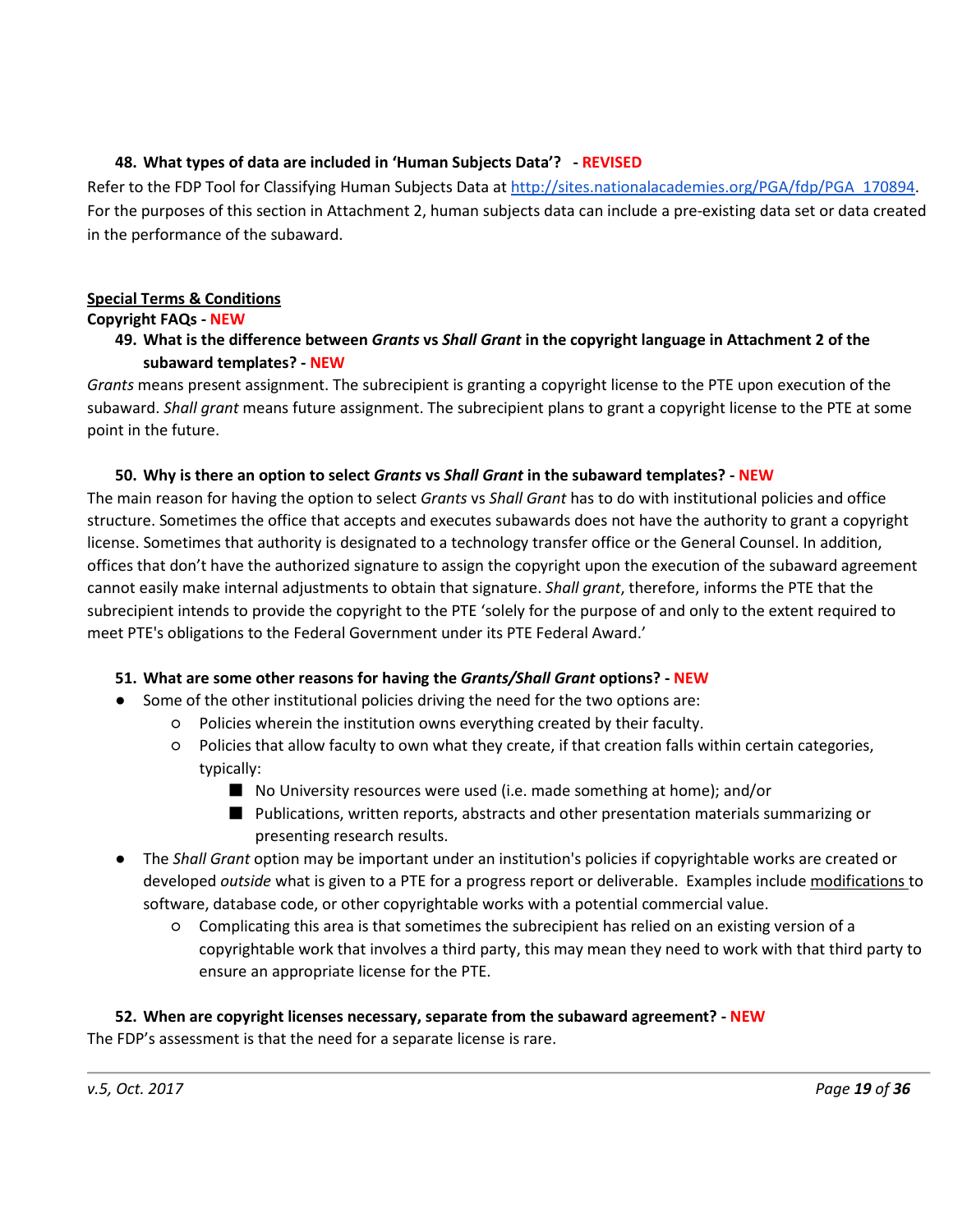A vast majority of the copyrightable works in question are reports. A separate copyright license is not required when a subrecipient PI provides information to the PTE PI to include in a progress report, such as written data analysis and charts, or provides a deliverable to the PTE to provide the federal agency. The copyright is transferred to the PTE when the subrecipient PI provides that information or deliverable for the purposes of meeting the PTE's obligation to the federal agency. In addition, when PIs write papers resulting from sponsored projects to be published in journal articles, the journal will have its own copyright agreement and copyright policies that may be negotiated.

Thus, separate licenses may be required for a small number of cases, most likely software or database code. The need for a subrecipient to issue a separate copyright license to a PTE, regardless of whether the subrecipient selects *Grants* or *Shall Grant*, should be rare, but can happen.

**53. A subrecipient wants to select** *Shall Grant* **in the copyright section of Attachment 2 of the subaward templates. However, I'm concerned that as the PTE, we won't be able to meet our obligations to the Federal government unless we have the subrecipient select** *Grants* **and provide the assignment of copyright upon execution of the subaward. How can I ensure we will obtain what we need to meet our obligations? - NEW** After extensive discussion with FDP membership, the following language was added to the copyright section of the

templates:

"Subrecipient grants to PTE the right to use any written progress reports and deliverables created under this Subaward solely for the purpose of and only to the extent required to meet PTE's obligations to the Federal Government under its Federal Award."

This added sentence grants up front for a PTE to use any written reports and deliverables created under the award for the PTE to meet the sponsor's requirements. Use is not the same as granting a copyright license. The language was added to help PTEs feel more comfortable executing a subaward with subrecipients that cannot grant the copyright up front due to their institutional policies and structure.

### <span id="page-19-0"></span>**Cost Reimbursement vs Fixed Price**

### **54. What is the difference between cost reimbursable and fixed price subaward agreements?**

A *cost reimbursable* subaward agreement is used to pay for actual expenses incurred in the performance of the statement of work. The risk associated with this type of agreement is typically borne by the pass-through entity (PTE), as there is no guarantee of an outcome or deliverable. Cost reimbursable agreements include a detailed line-item budget with a not-to-exceed amount, which the subrecipient must follow closely depending on the terms of the agreement. In a cost reimbursable agreement, any funds remaining at the end of the project cannot be collected by the subrecipient and any advanced funds must be returned to the PTE if there are no corresponding actual expenses. Generally, a final invoice is required detailing all cumulative costs incurred.

A *fixed price* subaward is one where a price or rate is determined up front for a specific deliverable and is only paid if the deliverable is met. The risk associated with this type of agreement is borne by the subrecipient, since a deliverable is required to obtain payment even if the cost to meet the deliverable exceeds the agreed-upon rate. Fixed price agreements will have a payment schedule instead of a detailed budget and should include specifics on the deliverable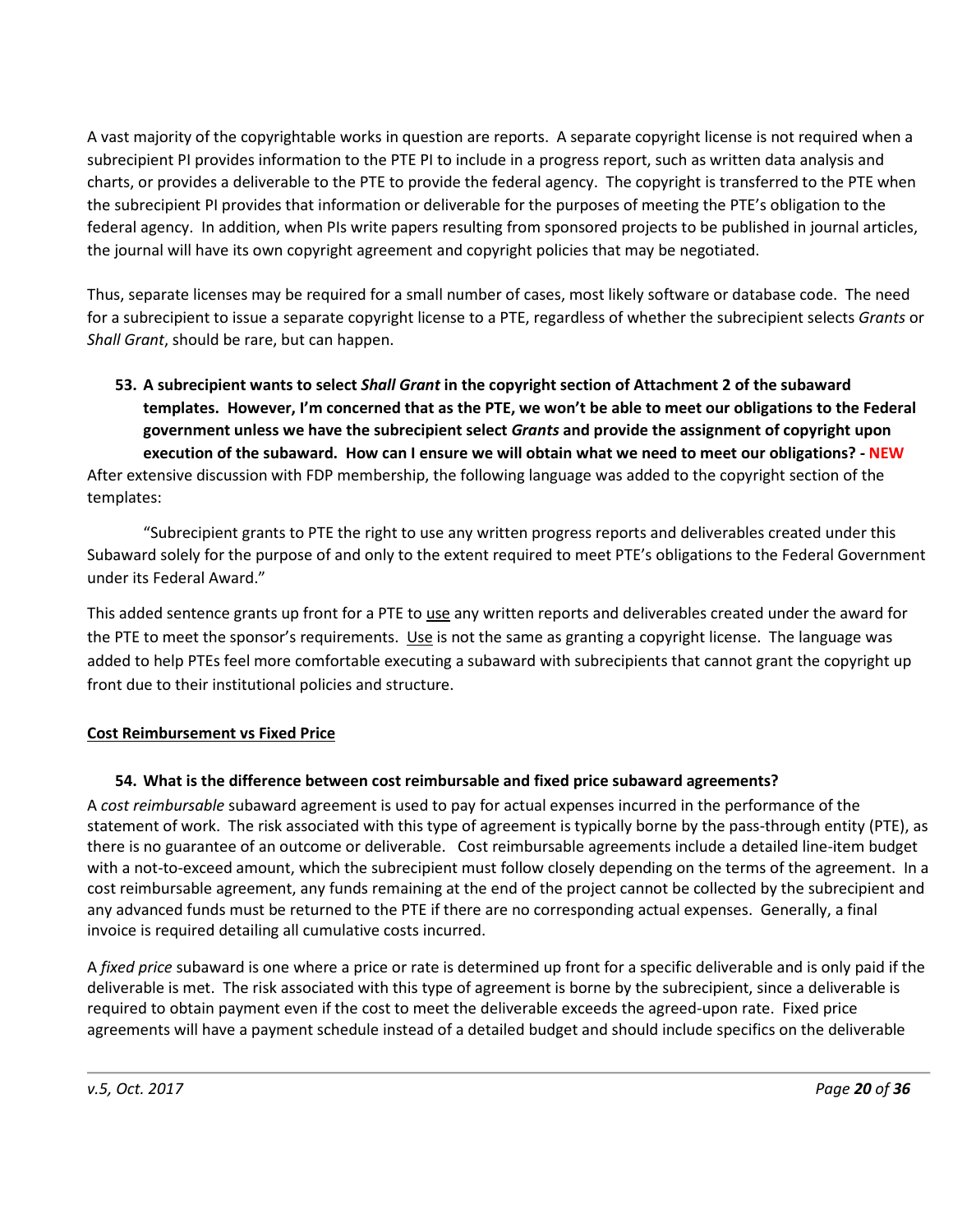and corresponding payment amount. Fixed price payments are generally inclusive of all costs, including F&A. The payments are not tied to actual expenses or costs incurred, do not require financial reports, and any residual balance should remain with the subrecipient institution. However, the subrecipient must certify in writing (Certificate of Completion) to the PTE at the end of the award that the project, activity, or service was completed. For most fixed price agreements, this would include a statement that personnel service was delivered as specified in the scope of work, or a product was completed. If the required deliverables were not carried out, the amount of the subaward must be adjusted, as per Uniform Guidance [2 CFR 200.201\(b\)\(3\).](http://www.ecfr.gov/cgi-bin/text-idx?SID=60623b20e6213558b4aa6ab7eb76b619&node=2:1.1.2.2.1.3&rgn=div6#se2.1.200_1201)

#### **55. When should I use a fixed price subaward agreement?**

Fixed price agreements are appropriate when the work to be performed is specific and can be priced with a reasonable degree of certainty. Samples of appropriate mechanisms to establish an appropriate price include the subrecipient past experience with similar types of work for which outcomes and their costs can be reliably predicted or the subrecipient can easily obtain price estimates for significant cost elements. Under the Uniform Guidance, fixed price subaward agreements must be approved by the sponsor prior to issuance up to the Simplified Acquisition Threshold (\$150,000). Prior approval requirements vary by federal agency and may be subject to change, so it is important to verify the current policy directly with the sponsor. Payments are generally based on meeting specific requirements or deliverables of the subaward scope of work. Accountability and payment are based on performance and results. It is important that the PTE principal investigator monitor and approve progress on deliverables for payments.

Most of the subaward agreements between FDP institutions utilize the cost reimbursable methodology. However, there may be some occasions where a fixed price agreement is appropriate, even though the prime agreement is cost reimbursable to the PTE. Some institutions prefer to issue fixed price subaward agreements to foreign entities, or entities identified as high-risk. Fixed price subaward agreements cannot be used in programs that require a mandatory cost-share or match.

It is not appropriate to issue a cost reimbursable agreement utilizing a payment schedule/deliverable type budget in order to circumvent the Uniform Guidance prior approval requirement. Refer to additional guidance on the use of fixed price subaward agreements for the FDP Foreign Subaward Agreement and the Clinical Trial Agreement templates.

#### <span id="page-20-0"></span>**Consortium Agreements and NIH Awards Containing Multiple PIs**

NIH awards that include Multiple PIs from multiple entities require close collaboration and communication. The PTE (contact MPI) should include the Subrecipient PI in the development of the proposal MPI Leadership Plan, and any revisions to the Plan prior to finalization of award. The following FAQs address how MPIs should be addressed in the subaward agreements.

### **56. If the NIH Notice of Award includes Multiple PIs (MPIs) and names the Subrecipient PI as one of the MPIs, should this be reflected in the subaward agreement? - REVISED**

Yes. The PTE should select the appropriate dropdown in Attachment 2 to make this designation. If the subrecipient PI is one of the MPIs stated on the NOA, then the subrecipient subject to MPI Plan, therefore select "This subaward is subject to an MPI Leadership Plan. Both parties will follow the finalized MPI Leadership Plan."

### **57. Should the MPI Leadership Plan, as accepted by NIH, be included as part of the Subaward Agreement between the two parties? - REVISED**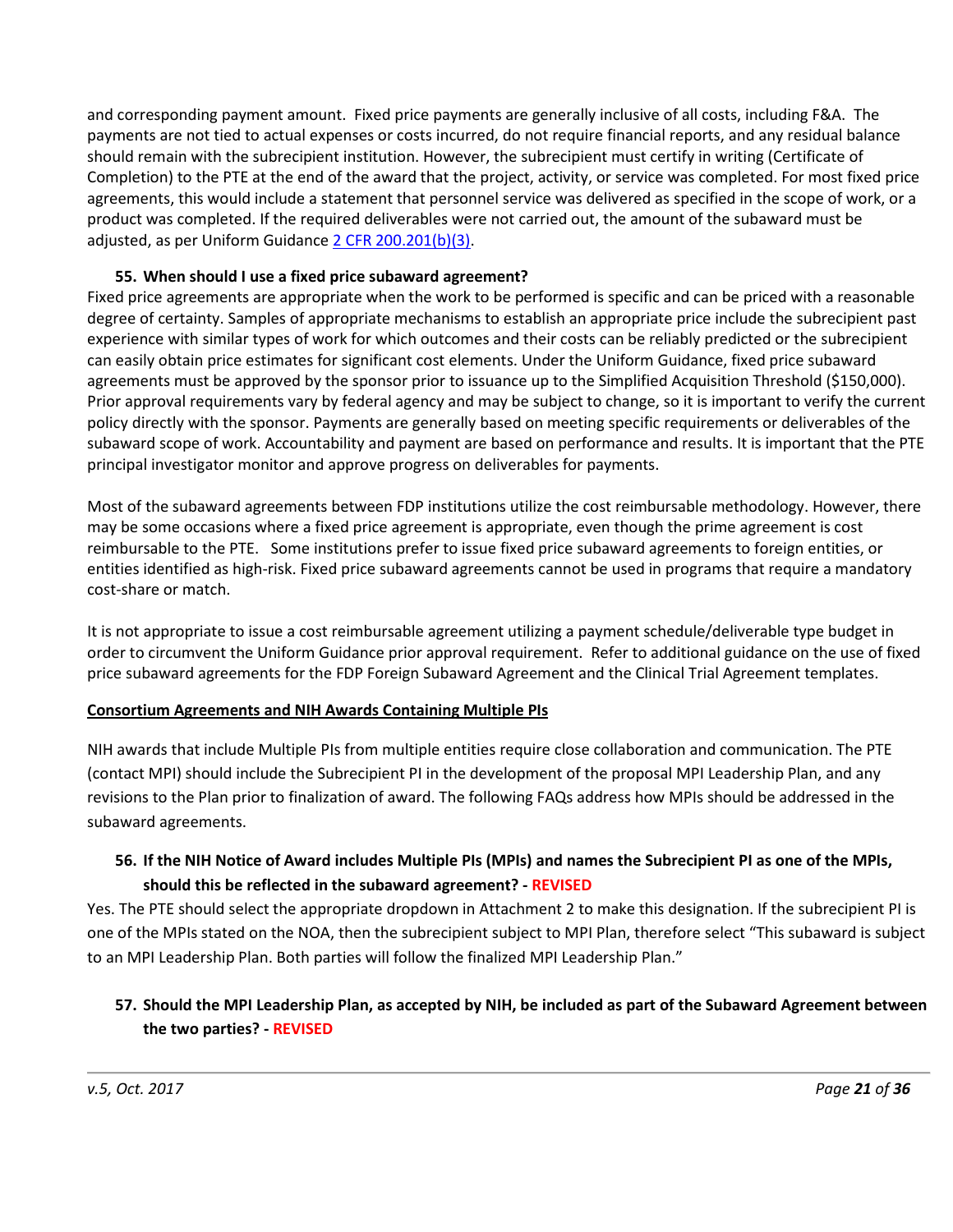PTEs have the option of attaching the finalized MPI Leadership Plan to the subaward agreement, if both parties agree. However, this is not required.

The PTE has two options in the drop down menu in the subaward, by selecting either: a) The PTE will make the MPI plan available upon request; or b)The MPI plan is attached as part of Attachment 2.

Whether MPI Leadership Plan is included in the subaward agreement or not, close collaborations and discussions should take place between the PIs and two institutions if revisions to the Plan are necessary. Amendments may be necessary if there if a change in the Leadership Plan impacts the scope of work and/or there is a change in roles and responsibilities of the MPIs.

# **58. What if the PTE has an NIH Multiple PI (MPI) award, but the MPIs are only at the PTE institution? Which box should I check? The MPIs are not at the subrecipient institutions. - REVISED**

The default option in the drop-down menu is "This subaward is not subject to an MPI Leadership Plan." Therefore, the PTE can leave this section alone if one of the MPIs is not at the subrecipient institution.

**59. Can the PTE include dispute resolution language as additional special terms in the subaward agreement?** It is not necessary to add additional dispute resolution terms in the subaward agreement. Including 'conflict resolution' in the MPI Leadership Plan is a requirement from NIH.

#### <span id="page-21-0"></span>**Other Subaward Questions - REVISED**

**60. Have you had a situation where 30-45 days has passed for an award subject to FFATA, and the award is not available on the FSRS site? What are suggestions for getting the information posted in FSRS so that a report can be filed? Do we call the agency and remind them to report?** 

Always check USASpending.gov first to verify if the award is issued to the current correct institution. If it is correct in USASpending.gov, then we recommend contacting the Federal Service Desk (FSD) to report it. Demonstrate to FSD that the award is correct in USASpending.gov but is not available in FSRS in order for you to submit a FFATA report.

If the award is not issued correctly in USASpending.gov, then contact the Grants Management Specialist or Contracting Officer at the sponsoring agency. The sponsor will need to update their systems to have the award accurately reflected in USASpending.gov first. Then contact FSD if the problem still exists. Make sure to document everything to demonstrate the steps you have taken to correct the issue.

# **61. Could you clarify what address needs to be included in** *Place of Performance Address* **for FFATA reporting on the top of Attachment 3B? - REVISED**

The *Place of Performance Address* should indicate where the actual work is being performed. It is not intended for the subrecipient's main administrative offices or institutional address. This address must be provided by the subrecipient in the subaward because every project is distinct. It cannot be determined by reviewing information included in the FDP Expanded Clearinghouse. Some subrecipient entities choose to use the PI's lab as the *Place of Performance Address*,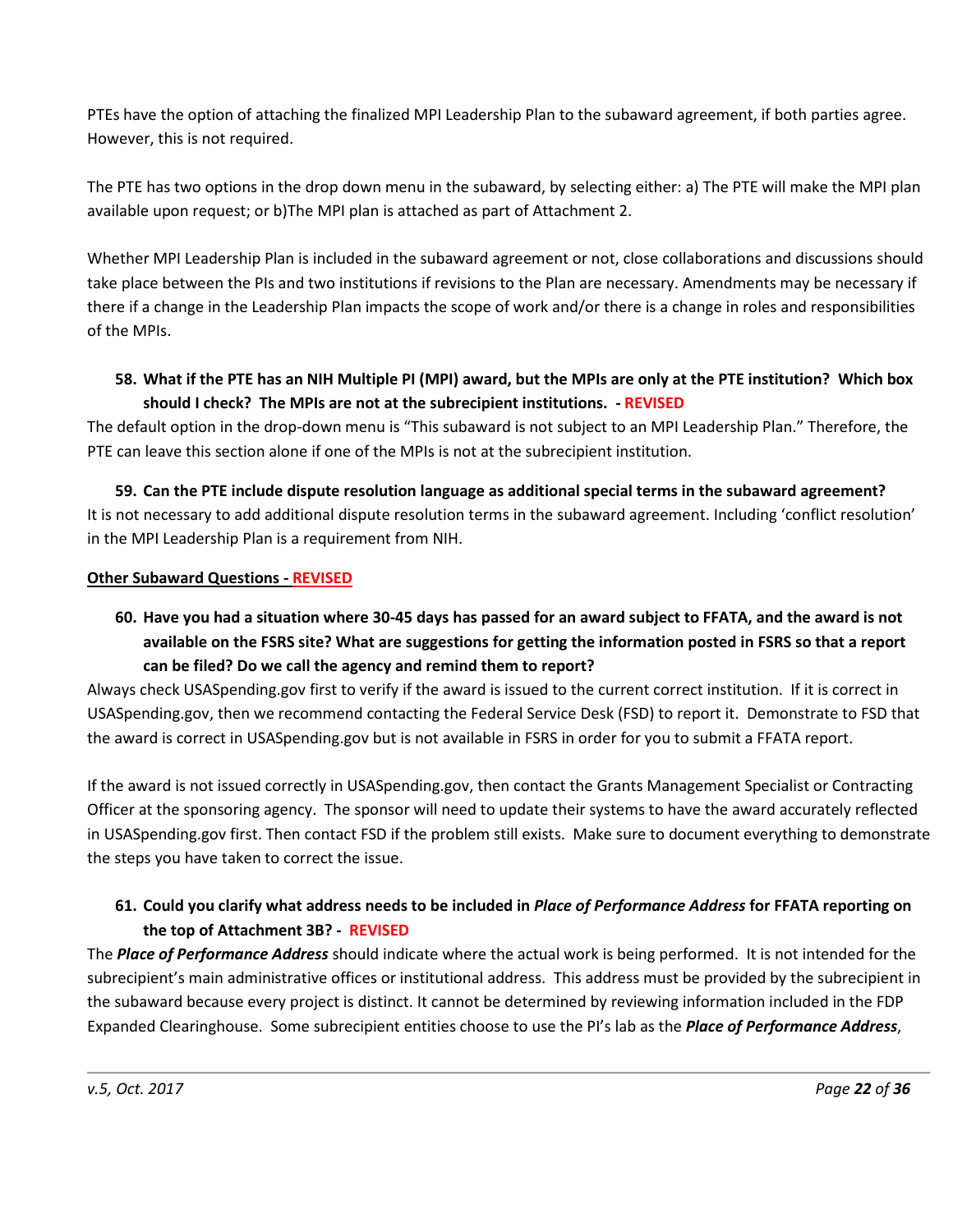and that may be appropriate depending on the nature of the work being done. This address will be used by the PTE to complete required data fields for FFATA reporting.

Subrecipients may use the Legal Address on the bottom of Attachment 3B to distinguish the legal institutional address.

If the PTE completes any of the other information on Attachment 3B on behalf of the subrecipient, the subrecipient should make sure to review this Attachment for accuracy.

**62. When a federal agency is an FDP subrecipient of federal funds, are they required to provide the certification statement from §200.415 (a) and detailed itemization of expenditures produced from subrecipient's accounting system (e.g., names/amounts of persons paid from the award, vendor payee name, date of payment, item description and amount) on their invoices/bills? - NEW**

A subrecipient, as defined in 2 CFR §200.93, "means a non-Federal entity that receives a subaward from a pass-through entity to carry out part of a Federal program; but does not include an individual that is a beneficiary of such program. A subrecipient may also be a recipient of other Federal awards directly from a Federal awarding agency."

Therefore, if a situation arises when a federal agency (often a federal laboratory) is collaborating with a non-federal entity on work funded by a federal sponsored project, it is best to first communicate with that federal agency regarding options. If intellectual property is involved a Cooperative Research and Development Agreement (CRADA) may be necessary. A CRADA provides a way for the federal government to enter into research and development agreements when collaborating with non-federal entities. The PTE should discuss this option with the federal entity, and they may provide the PTE with the appropriate template.

It may be determined that the federal entity is providing a good or service as a contractor to the non-federal entity's sponsored program. Again, discuss the options with the federal entity.

2 CFR part 200 does not apply to federal agencies. Any instrument used with a federal agency cannot reference to 2 CFR part 200, such as the §200.415 Required certifications (a), is not a requirement for federal agencies.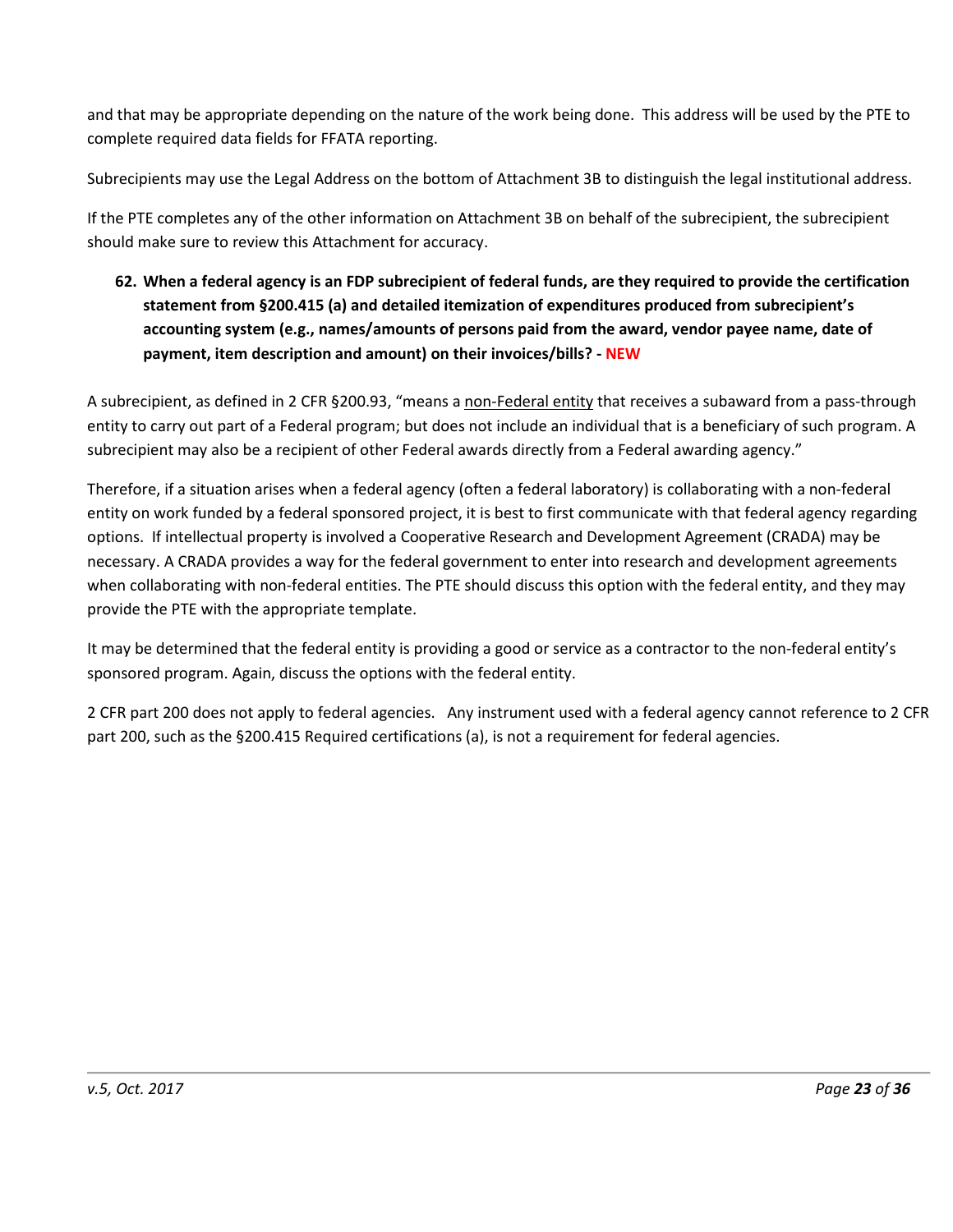#### **APPENDIX 1: TABLE OF REQUIRED SUBAWARD DATA ELEMENTS & LOCATION IN SUBAWARD TEMPLATES**

<span id="page-23-0"></span>

|                                                                                                                                                       | <b>FACE PAGE OF ORIGINAL</b><br><b>AGREEMENT</b> |                    | <b>ATTACHMENTS</b> |                |    |                           |              |                         |                | <b>AMENDMENTS</b>         |                    |
|-------------------------------------------------------------------------------------------------------------------------------------------------------|--------------------------------------------------|--------------------|--------------------|----------------|----|---------------------------|--------------|-------------------------|----------------|---------------------------|--------------------|
| <b>Required Information</b><br>per 200.331(a)                                                                                                         | Cost<br>Reimburse-<br>ment                       | Fixed<br>Price     | $\mathbf{1}$       | $\overline{2}$ | 3A | 3B, page 1                | 3B, page 2   | $\overline{\mathbf{4}}$ | 5 <sup>1</sup> | <b>Bilateral</b>          | Unilateral         |
| 200.331(1)(i) Subrecipient<br>Name                                                                                                                    | X                                                | $\pmb{\mathsf{x}}$ |                    |                |    | $\boldsymbol{\mathsf{x}}$ | $\mathbf{x}$ |                         |                | X                         | $\pmb{\mathsf{X}}$ |
| 200.331(1)(ii)<br>Subrecipient's DUNS<br>number                                                                                                       |                                                  |                    |                    |                |    | $\boldsymbol{\mathsf{x}}$ |              |                         |                |                           |                    |
| 200.331(1)(iii) Federal<br>Award Identification<br>Number (FAIN)                                                                                      |                                                  |                    |                    | $\pmb{\chi}$   |    |                           |              |                         |                |                           |                    |
| 200.331(1)(iv) Federal<br>Award Date (see<br>§200.39 Federal<br>award date) of award<br>to the recipient by<br>the Federal agency                     |                                                  |                    |                    | $\mathsf{x}$   |    |                           |              |                         |                |                           |                    |
| 200.331(1)(v) Subaward<br>Period of Performance Start<br>and End Date                                                                                 | $\pmb{\mathsf{x}}$                               | $\pmb{\times}$     |                    |                |    |                           |              |                         |                | $\boldsymbol{\mathsf{x}}$ | $\pmb{\mathsf{X}}$ |
| 200.331(1)(vi) Amount of<br>Federal Funds Obligated<br>by this action by the<br>pass-through<br>entity to the<br>subrecipient                         | $\pmb{\mathsf{x}}$                               | X                  |                    |                |    |                           |              |                         |                | X                         | $\pmb{\mathsf{x}}$ |
| 200.331(1)(vii) Total<br>Amount of Federal Funds<br>Obligated to Subrecipient<br>by the<br>pass-through entity<br>including the<br>current obligation |                                                  |                    |                    |                |    |                           |              |                         |                | $\boldsymbol{\mathsf{x}}$ | $\pmb{\mathsf{x}}$ |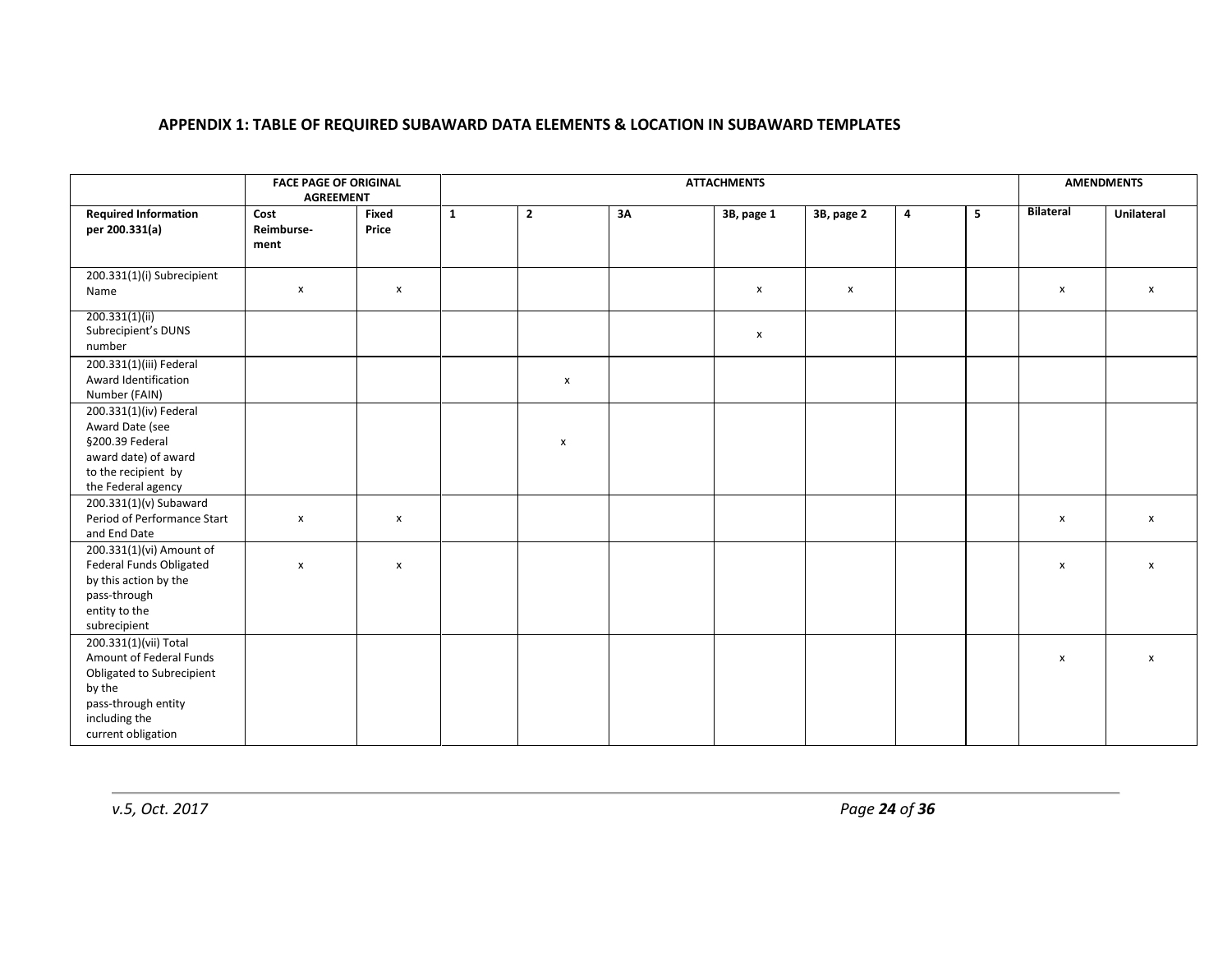|                                                                                                                            | <b>FACE PAGE OF ORIGINAL</b><br><b>AGREEMENT</b> |                           | <b>ATTACHMENTS</b> |                           |    |            |            |   |                           | <b>AMENDMENTS</b> |                           |
|----------------------------------------------------------------------------------------------------------------------------|--------------------------------------------------|---------------------------|--------------------|---------------------------|----|------------|------------|---|---------------------------|-------------------|---------------------------|
| <b>Required Information</b><br>per 200.331(a)                                                                              | Cost<br>Reimburse-<br>ment                       | Fixed<br>Price            | 1                  | $\overline{2}$            | 3Α | 3B, page 1 | 3B, page 2 | 4 | 5                         | <b>Bilateral</b>  | Unilateral                |
| 200.331(1)(viii) Total<br>Amount of the Federal<br>Award committed to<br>the subrecipient by<br>the pass-through<br>entity | $\mathsf{x}$                                     | $\mathsf{x}$              |                    |                           |    |            |            |   |                           |                   |                           |
| 200.331(1)(ix) Federal<br>award project description                                                                        | X                                                | $\boldsymbol{\mathsf{x}}$ |                    |                           |    |            |            |   | $\boldsymbol{\mathsf{x}}$ | X                 | $\boldsymbol{\mathsf{x}}$ |
| 200.331(1)(x) Name of<br>Federal awarding agency                                                                           | X                                                | $\mathsf{x}$              |                    |                           |    |            |            |   |                           | X                 | X                         |
| 200.331(1)(x) Name of<br>pass-through entity                                                                               | X                                                | $\boldsymbol{\mathsf{x}}$ |                    |                           | X  |            |            |   |                           | x                 | $\boldsymbol{\mathsf{x}}$ |
| 200.331(1)(x) Contact<br>information for awarding<br>official of the pass-<br>through agency                               |                                                  |                           |                    |                           | X  |            |            |   |                           |                   |                           |
| 200.331(1)(xi) CFDA<br>Number and Name                                                                                     |                                                  |                           |                    | $\mathsf{x}$              |    |            |            |   |                           |                   |                           |
| 200.331(1)(xii)<br>Identification of whether<br>the award is R&D                                                           |                                                  |                           |                    | $\boldsymbol{\mathsf{x}}$ |    |            |            |   |                           |                   |                           |
| 200.331(1)(xiii) Indirect<br>cost rate for the Federal<br>award                                                            |                                                  |                           |                    |                           |    |            |            |   | X                         |                   |                           |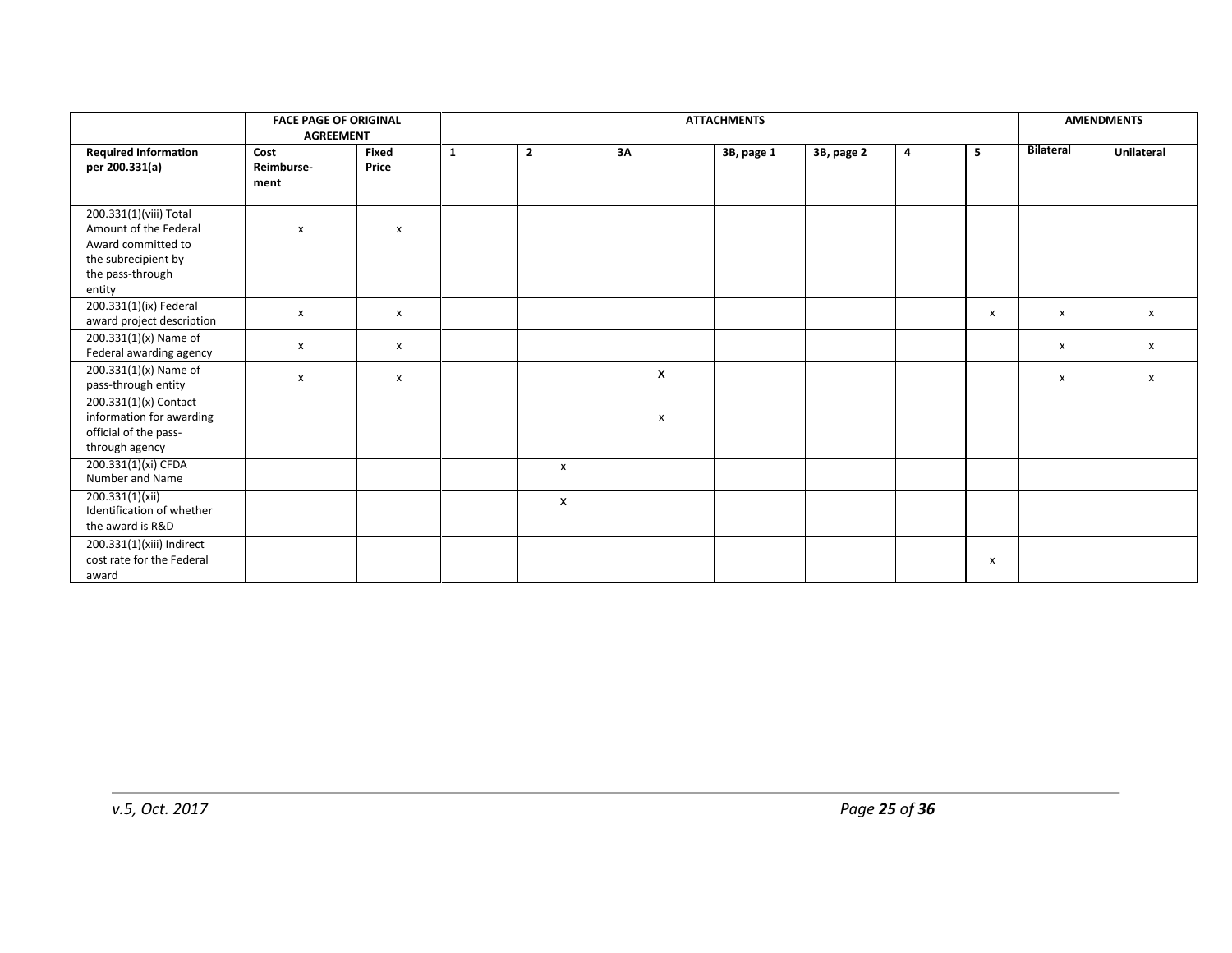#### **APPENDIX 1: TABLE OF REQUIRED SUBAWARD DATA ELEMENTS & LOCATION IN SUBAWARD TEMPLATES (CONTINUED)**

|                                                                                                                                          | <b>ATTACHMENTS</b>         |                           |              |                           |    |            |            |   | <b>AMENDMENTS</b> |                  |            |
|------------------------------------------------------------------------------------------------------------------------------------------|----------------------------|---------------------------|--------------|---------------------------|----|------------|------------|---|-------------------|------------------|------------|
| <b>Required Information per</b><br>200.331(a)                                                                                            | Cost<br>Reimburse-<br>ment | Fixed<br>Price            | $\mathbf{1}$ | $\overline{2}$            | 3Α | 3B, page 1 | 3B, page 2 | 4 | 5                 | <b>Bilateral</b> | Unilateral |
| 200.331(2) Requirements<br>imposed by pass-through entity<br>on subrecipient                                                             | X                          | X                         | x            | $\boldsymbol{\mathsf{x}}$ |    |            |            | X |                   |                  |            |
| 200.331(3) Any additional<br>requirements imposed by pass-<br>through entity on subrecipient                                             | X                          | $\boldsymbol{\mathsf{x}}$ |              | $\boldsymbol{\mathsf{x}}$ |    |            |            | X |                   |                  |            |
| 200.331(4) Approved federally<br>recognized indirect cost rate,<br>negotiated indirect cost rate, or<br>de minimis indirect cost rate    |                            |                           |              |                           |    |            |            |   | X                 |                  |            |
| 200.331(5) Requirement that<br>subrecipient permit pass-<br>through entity and auditors<br>access to records and financial<br>statements |                            |                           | x            |                           |    |            |            |   |                   |                  |            |
| 200.331(6) Appropriate terms<br>and conditions concerning<br>closeout of the subaward                                                    | x                          | X                         |              | X                         |    |            |            |   |                   |                  |            |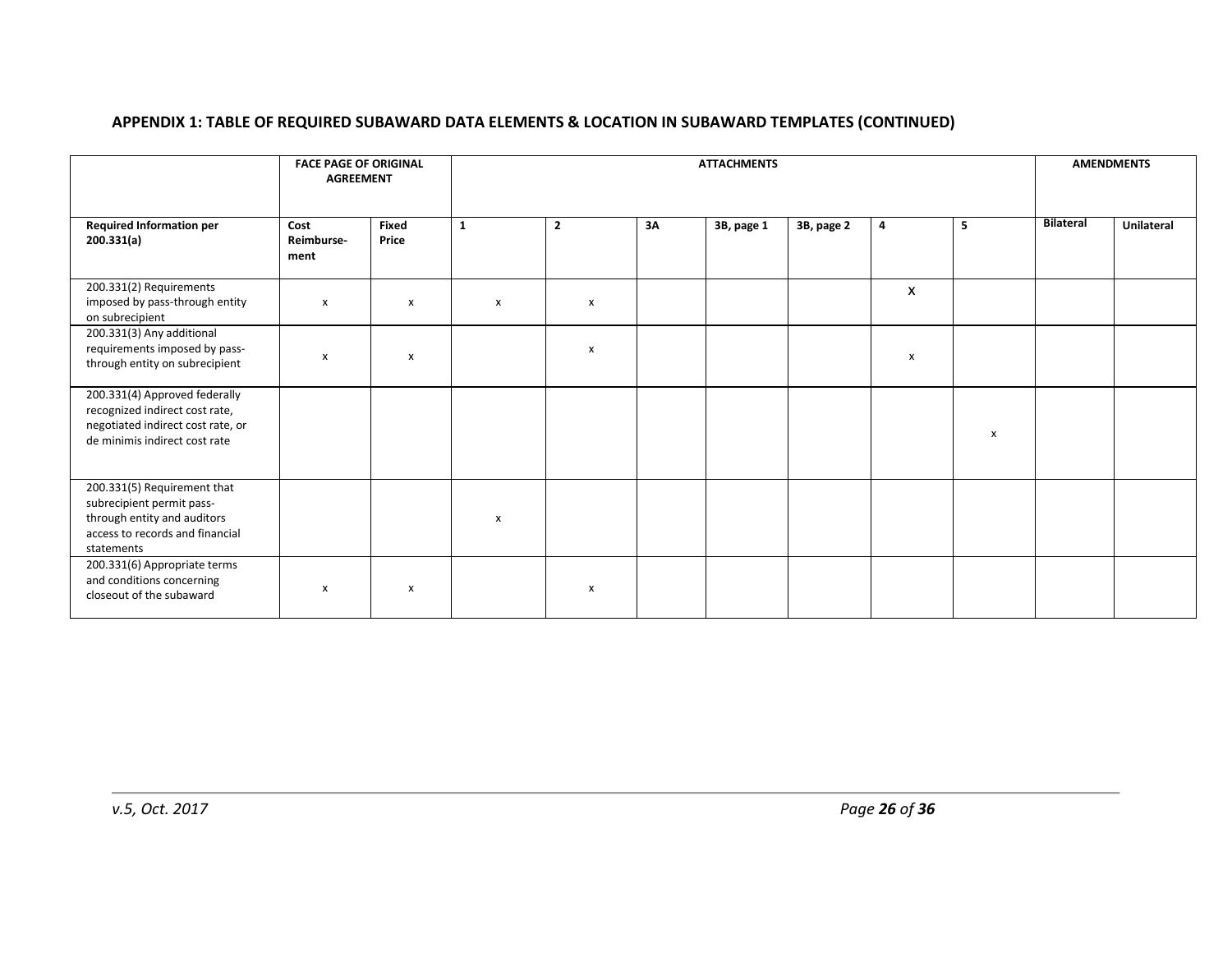### <span id="page-26-0"></span>**CARRYOVER GUIDANCE**

This document was created by two working groups working under the FDP Subawards Subcommittee: the Guidance Document Working Group and a special working group dedicated to this topic. This document will evolve over time as this complex topic continues to be evaluated and discussed among FDP member institutions.

[Part I: Glossary with Examples](#page-26-1) [Part II: Carryover Guidance](#page-29-0) [Part III: Options for Issuing Subawards](#page-32-0)

# <span id="page-26-1"></span>Part I: Glossary with Examples

Carryover / Carry Forward<sup>[1](#page-26-2)</sup>- Unobligated federal funds remaining at the end of any budget period that, with the approval of the Grants Management Officer (GMO) or under an automatic authority, may be carried forward to another budget period to cover allowable costs of that budget period (whether as an offset or additional authorization). Unliquidated obligations are not considered carryover (see below for further detail).

#### *Example:*

l

- Federal awarding agency grants Pass-through Entity (PTE) an award with the following budget, Year 1 = \$500,000 (carryover is restricted).
- End of Year 1, PTE spent \$200,000, fully obligated and expended.
- PTE also has invoices from a vendor (\$50,000) and from the subrecipient (\$50,000) in hand, but not paid out (unliquidated obligation).
- The unliquidated obligation for the PTE would be \$100,000 (\$50k+\$50k), total obligated amount would be 300k (\$200,000 the PTE fully obligated and spent + \$100,000 pending invoices), leaving \$200,000 (40% of the Year 1 budget) to request as carryover.

Carryover is called "**automatic**" when the prior approval requirement is waived in accordance with 2 CFR § 200.308(d)(4). Many federal agencies allow automatic carryover. However, some agencies do require that prior approval be obtained either for all awards issued by that agency or for specific award types. The terms and conditions regarding carryover are outlined in the award document and/or the federal awarding agency's regulations.

**Unliquidated obligations[2](#page-26-3)** -for financial reports prepared on a cash basis, obligations incurred by the non-federal entity that have not been paid (liquidated). For reports prepared on an accrued expenditure basis, these are obligations incurred by the non-federal entity for which an expenditure has not been recorded. For example, an invoice is received but not fully paid.

<span id="page-26-2"></span><sup>1</sup> NIH Glossary[: https://grants.nih.gov/grants/glossary.htm#Carryover](https://grants.nih.gov/grants/glossary.htm#Carryover)

<span id="page-26-3"></span><sup>2</sup> NIH Glossary[: https://grants.nih.gov/grants/glossary.htm#UnliquidatedObligation](https://grants.nih.gov/grants/glossary.htm#UnliquidatedObligation)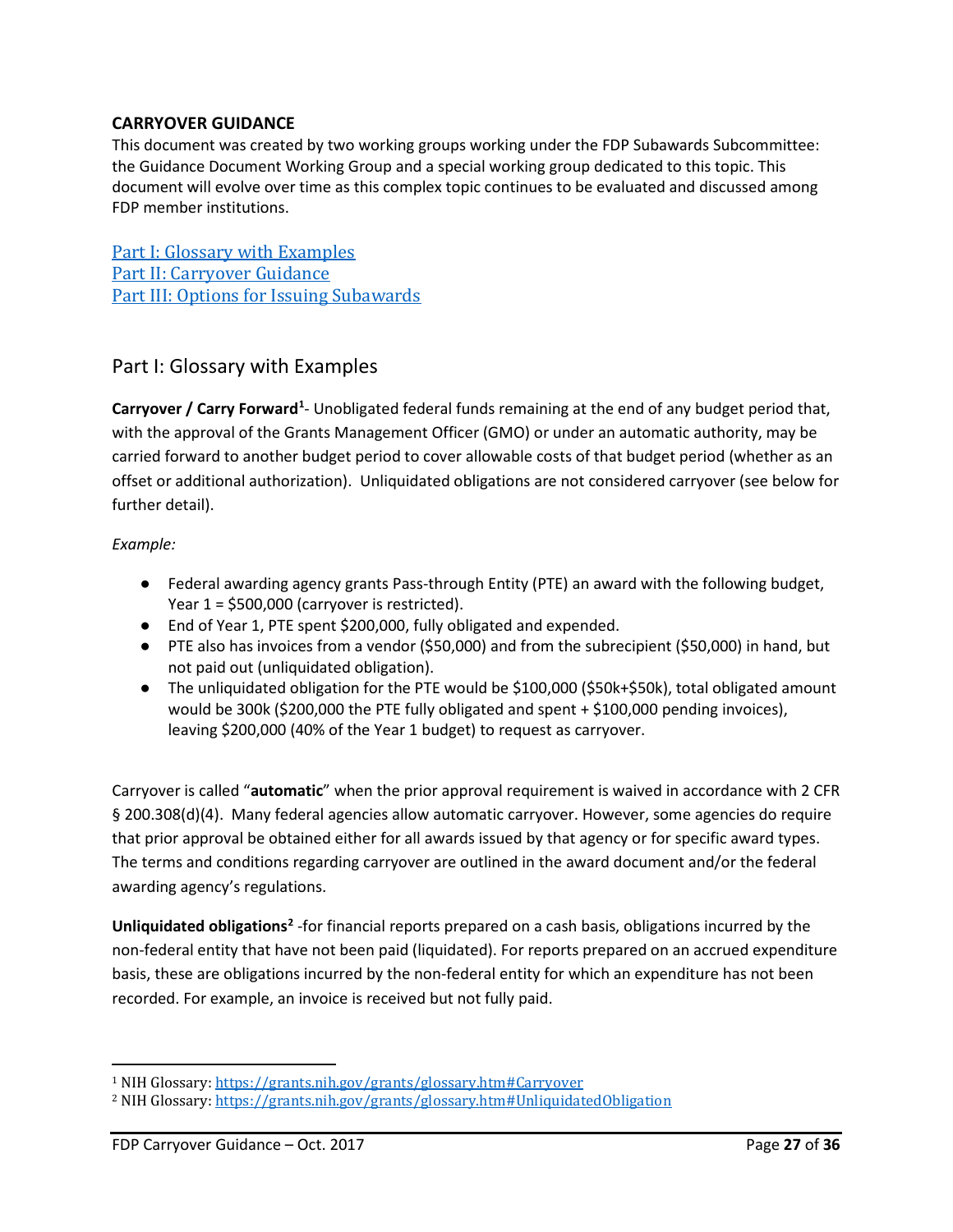*Example (using the same details from the above example):*

- The PTE has received, but not paid out invoices from a vendor (\$50,000) and from the subrecipient (\$50,000).
- The PTE has invoices in hand verifying the expenses and validating that the funds were expended during the period of performance.
- While the PTE may not yet have cut the check (liquidated), those invoices may be reported as unliquidated obligations.

**Unobligated balance** - means the amount of funds under a federal award that the non-federal entity has not obligated, nor encumbered. Per the NIH definition<sup>[3](#page-27-0)</sup>, it is the amount of funds authorized under a federal award that the non-federal entity has not obligated. The amount is computed by subtracting the cumulative amount of the non-federal entity's unliquidated obligations and expenditures of funds under the federal award from the cumulative amount of the funds that the federal awarding agency or passthrough entity authorized the non-federal entity to obligate.

#### *Example (using the same details from the above example):*

● Amount of award (\$500,000) – unliquidated obligations (\$100,000) – actual expenditures (\$200,000) *= Unobligated balance (\$200,000)*

**Offset** - refers to a reduction to the amount of new federal funds to be authorized in a subsequent budget period by the unobligated balance from the prior budget period.

#### *Example:*

 $\overline{\phantom{a}}$ 

- Federal awarding agency grants PTE an award with the following budget, Year 1 = \$500,000 (carryover is automatic).
- End of Year 1, PTE obligated \$300,000 (60% of the budget). The PTE has a \$200,000 unobligated balance (40% of the budget).
- The committed award amount for Year 2 is \$550,000. The federal awarding agency elects to offset Year 2 due to lack of spending in Year 1 and a lack of sufficient justification in the progress report.
- The federal awarding agency instead elects to award \$350,000 as the Year 2 budget. The PTE still has \$550,000 to spend in Year 2, but they lost \$200,000 in *new*, obligated funding.

As it relates specifically to NIH and other HHS awards: when a PTE reports a balance of unobligated funds in excess of 25% of the total amount awarded for the budget period, plus any approved carryover of funds from prior year(s), the federal awarding agency will review the circumstances resulting in the balance to ensure that these funds are necessary to complete the project, and may request additional information from the PTE, including a revised budget, as part of the review.

If the federal awarding agency determines that some or all of the unobligated funds are not necessary to complete the project, the federal awarding agency may restrict the PTE's automatic carryover authority,

<span id="page-27-0"></span><sup>3</sup> NIH Glossary[: https://grants.nih.gov/grants/glossary.htm#UnobligatedBalance](https://grants.nih.gov/grants/glossary.htm#UnobligatedBalance)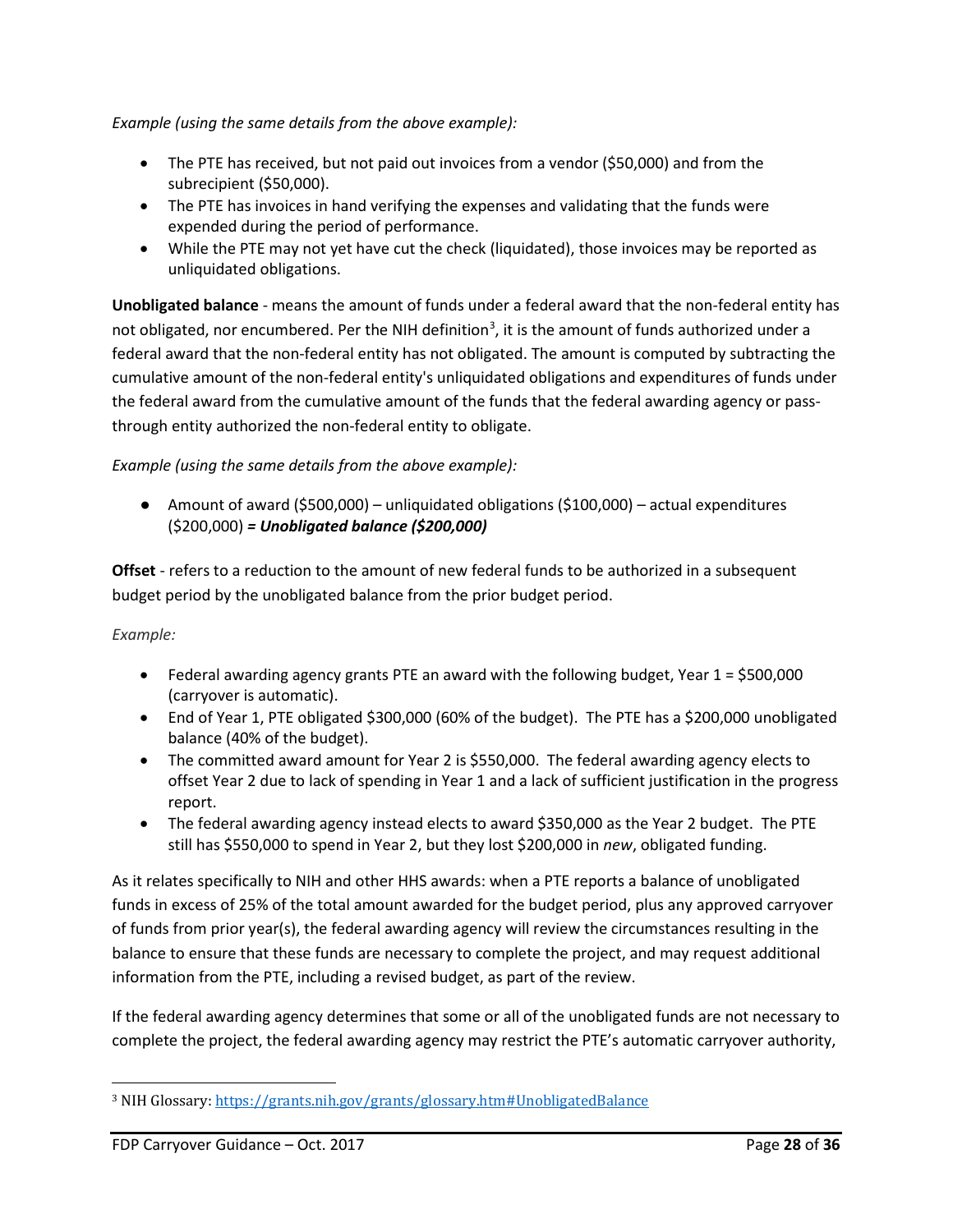use the balance to offset funding for a subsequent budget period, reduce future year's funding, or use a combination of these actions.

*Note:* In rare circumstances, the federal awarding agency may elect to do an NCE midway through a non-competing project period (i.e. year 2 becomes an NCE instead of adding additional funding). This may impact the issuance of any subawards. If the PTE receives a mid-project NCE, the PTE may issue NCEs to subrecipients. The FDP suggests reaching out to subrecipients in advance to discuss in further detail.

**Deobligation** – a downward adjustment of federal funds committed on an award. There are various reasons why deobligations may be necessary in managing subawards, such as early termination of a subaward, the subrecipient PI transfers to another institution, or there is a change in scope.

*Example:* The federal awarding agency decided to deobligate funds as a result of monitoring the award and determining the award recipient did not need all of the originally committed funds.

**Restriction[4](#page-28-0)** – Special term and condition in a Notice of Award or article in a contract that limits activities and expenditures. It may be lifted or adjusted if the requirements are met.

This is different to a deobligation in that a deobligation indicates the funding is no longer available. A restriction indicates that the money may not be spent until prior approval is received.

*Example:* The federal award restricts carryover. The PTE restricts the unobligated balance of its subrecipients until they receive prior approval to expend those funds from the federal awarding agency.

 $\overline{\phantom{a}}$ 

<span id="page-28-0"></span><sup>4</sup> NIH Glossary[: https://grants.nih.gov/grants/glossary.htm#Restriction](https://grants.nih.gov/grants/glossary.htm#Restriction)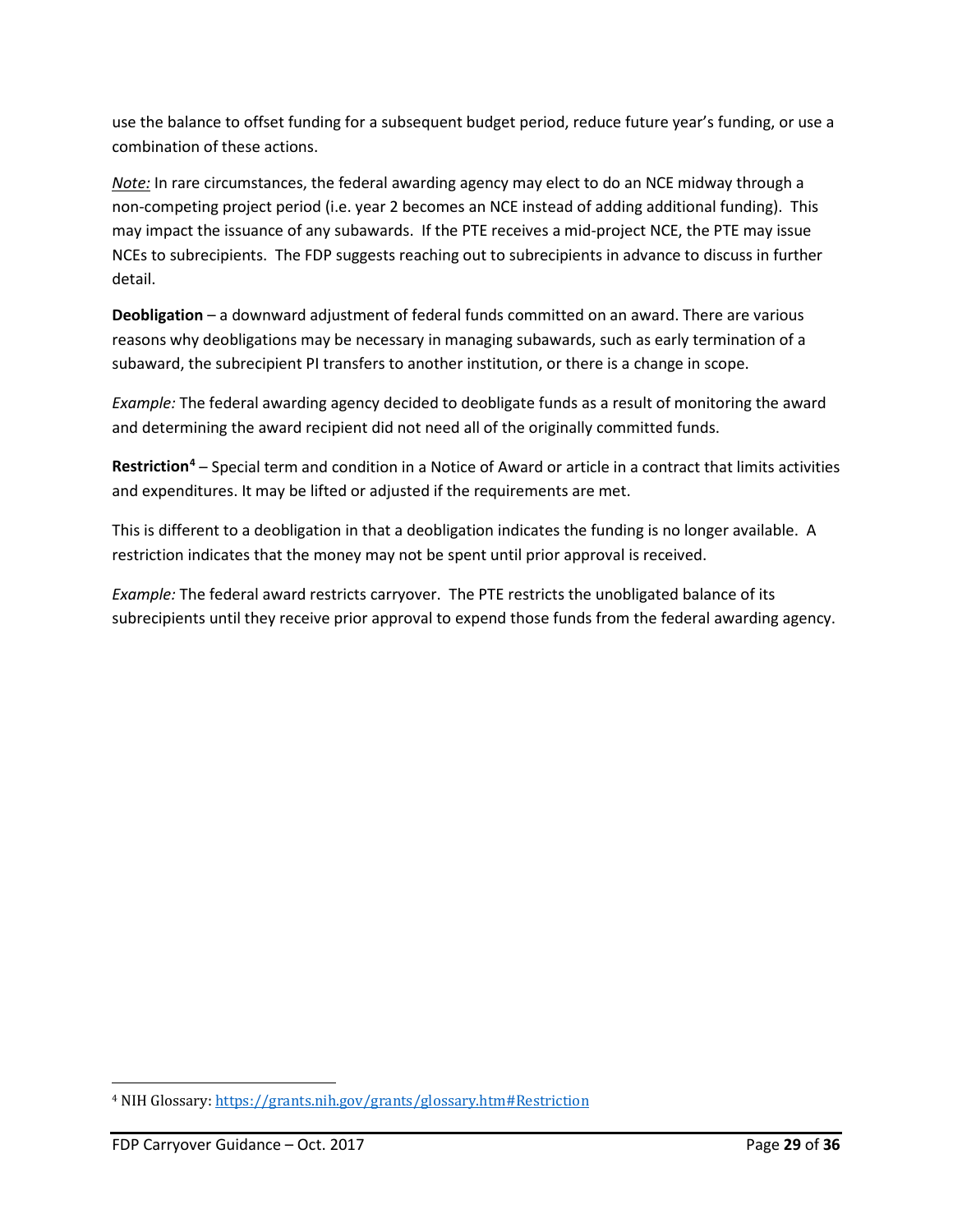# <span id="page-29-0"></span>Part II: Carryover Guidance

#### *General Carryover Guidance for FDP Member Institutions Issuing Subawards*

According to [2 CFR § 200.308\(d\)\(4\)](http://www.ecfr.gov/cgi-bin/text-idx?SID=60623b20e6213558b4aa6ab7eb76b619&node=2:1.1.2.2.1.4&rgn=div6#se2.1.200_1308)*,* a recipient of a federal award that supports research may carry forward an unobligated balance to a subsequent period of performance without prior approval from the federal awarding agency, unless the federal awarding agency provides otherwise as a term and condition of the federal award.

In the interest of FDP's goal to reduce administrative burden wherever possible, the FDP strongly recommends that PTEs flow-down automatic carryover if provided in the federal award. However, the PTE, as the award recipient, has the authority to require a subrecipient to obtain prior approval to use carryover, even if carryover is automatic under the terms and conditions of the federal award.

This may be considered an 'additional prior approval' pe[r 2 CFR §200.207 \(b\)\(6\).](http://www.ecfr.gov/cgi-bin/text-idx?SID=60623b20e6213558b4aa6ab7eb76b619&node=2:1.1.2.2.1.3&rgn=div6#se2.1.200_1207) A PTE might choose to use this authority if, for example, the subrecipient is deemed to warrant additional oversight (high risk) or if the project is complex, in accordance with the requirements to monitor subrecipients, as stated in 2 CFR 200.331.

The PTE should be prepared to discuss with the subrecipient the rationale for not flowing down automatic carryover if provided in the federal award. In accordance with [2 CFR § 200.207\(c\),](http://www.ecfr.gov/cgi-bin/text-idx?SID=60623b20e6213558b4aa6ab7eb76b619&node=2:1.1.2.2.1.3&rgn=div6#se2.1.200_1207) the PTE must notify the subrecipient the reason why the additional requirements are being imposed. In having these discussions, PTEs should be mindful of the fact that a requirement to obtain prior approval to use carryover can represent a significant burden for many subrecipients as many institutions have financial systems that require a full financial close-out to be performed in order to obtain the unexpended balance for a carryover request (or other similar process/system limitations). PTEs should be prepared for subrecipients to request a strong rationale for their decision.

#### **What has to happen when carryover requires prior approval?**

If the Federal Award Requires Carryover Approval: The subrecipient's expenses must be incurred within each budget period, as defined by the subaward. The subrecipient must submit to the PTE a final statement of cumulative costs at the end of each annual budget period as indicated in Terms and Condition #3 on the face page and Attachment 4.

When submitting the final statement of cumulative costs, the subrecipient should indicate whether or not it intends to request carryover of any unobligated balance. The formal carryover request should be submitted to the PTE in a timely manner after submission of the final statement of cumulative costs, and prior to the deadline established by the federal award, as applicable. The PTE should be prepared to provide guidance to the subrecipient on the requirements for the request, especially if a particular format is required by the federal awarding agency.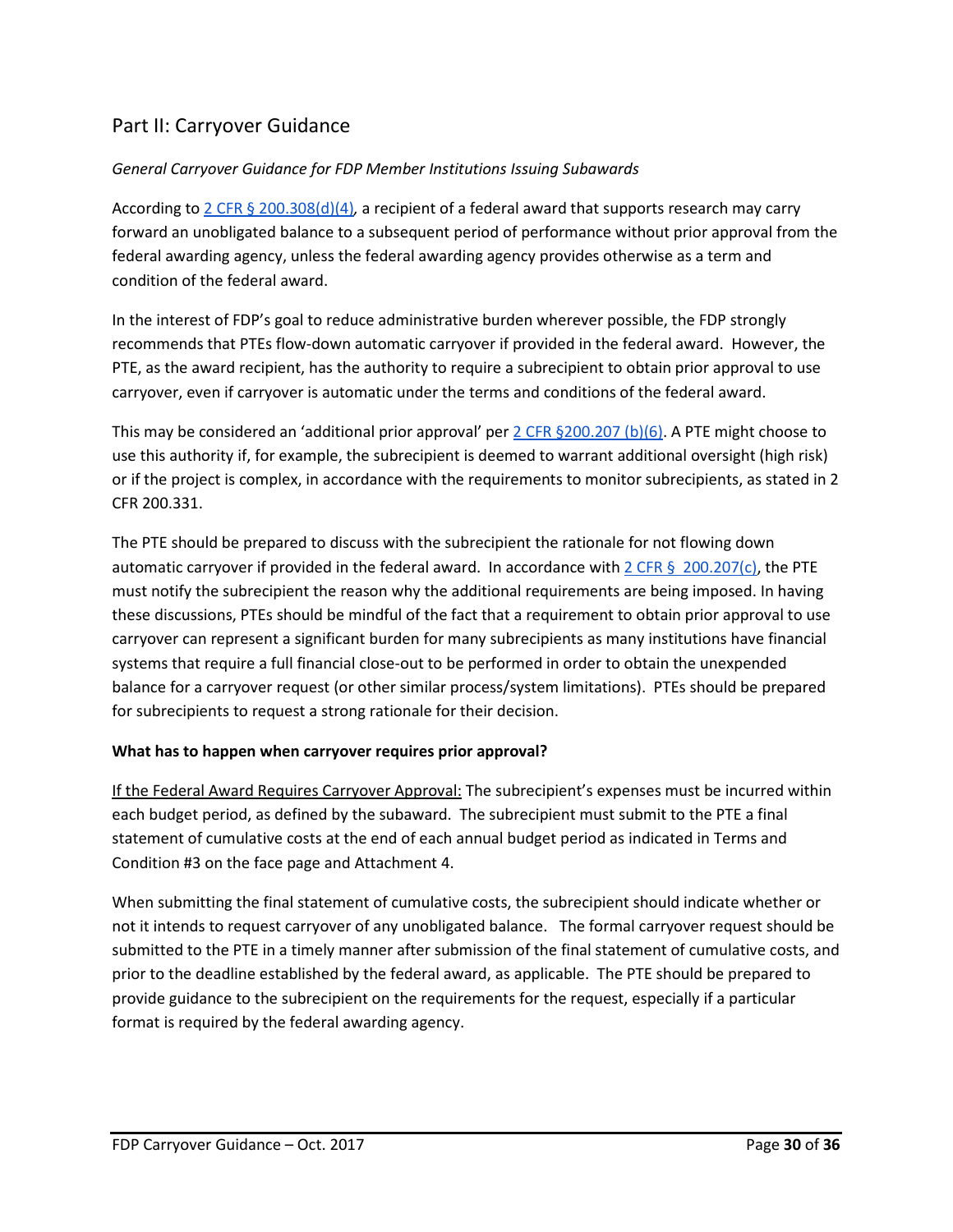Once the approval has been received from the federal awarding agency by the PTE, the PTE may issue an amendment to the subrecipient to provide formal approval of the carryover. The PTE has various options for approving the carryover request to the subrecipient (see below for additional guidance).

If the PTE (as opposed to the federal awarding agency) Requires Carryover Prior Approval: the PTE should be prepared to provide guidance to the subrecipient on the PTE's requirements for the carryover request. The FDP encourages PTEs to request a minimal amount of information from subrecipients to validate progress on the project and plans to spend the carryover funds. The FDP strongly encourages all PTEs to require no more information than is required by a federal awarding agency for a carryover request, particularly when such request is related to a federal award.

# **Why is it so important to submit a timely carryover request to the PTE when the federal awarding agency requires annual Federal Financial Reports (FFRs)?**

When carryover is not automatic in the federal award, the PTE must first obtain prior approval from the federal awarding agency before the PTE is authorized to allow a subrecipient to carryover an unobligated balance from one budget period to the next. The PTE must report expenditures, unliquidated obligations and unobligated balances to the federal awarding agency by the agency's deadline in the FSR.

This report must include any unobligated balance of funds allocated to subrecipients, which information is obtained from the final statement of cumulative costs referenced above. Typically, the subrecipient's final, annual invoice is due 60 days after the end of the budget period and the PTE must submit their interim FSR within 90 days of the end of the budget period. After the FFR is submitted, the PTE may move forward with the carryover request.

If the PTE determines that it is appropriate to request carryover of the unobligated balance, the PTE is responsible for the submission of such request to the federal awarding agency. The information provided by subrecipients is vital to making a case to the federal awarding agency that those funds are necessary for the project.

While the carryover request may not be approved by the federal awarding agency until after the FFR has been accepted, submitting the carryover request close to the time of FFR submission may expedite the process. The longer subrecipients wait to submit their carryover requests to the PTE, the longer the PTE must wait to submit that information to the federal awarding agency, thereby delaying carryover approval.

If the subrecipient's carryover request is approved by both the federal awarding agency and the PTE, the PTE should issue an amendment to provide formal approval (further guidance below).

*Note:* During a subrecipient's approved no-cost extension, the period of performance has been extended. Therefore, additional approval is not needed in order to expend funds remaining unobligated as of the original end date.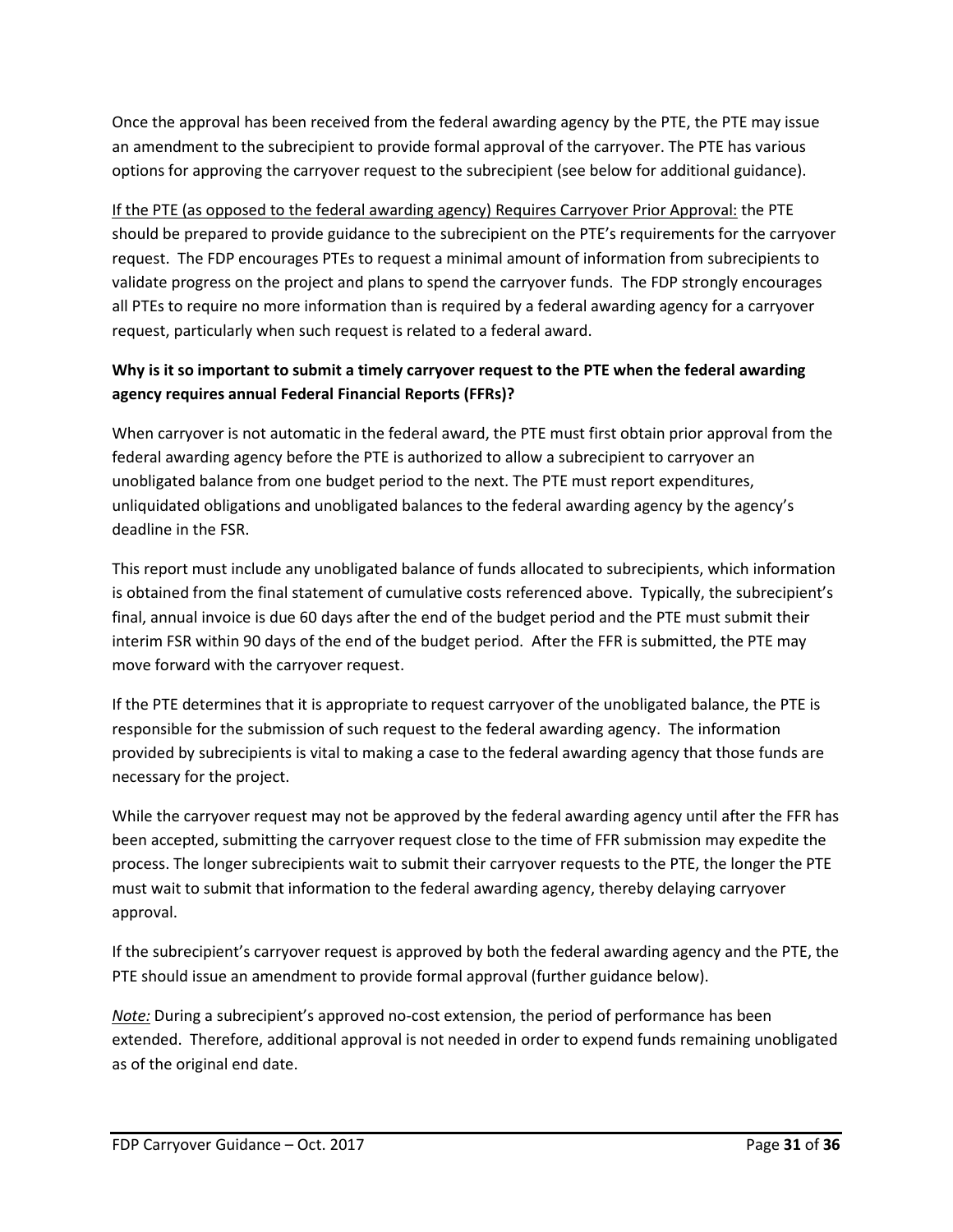#### **What is included in a typical carryover request?**

Exact requirements may vary by federal awarding agency, but typically, PTEs and subrecipients should expect to provide:

- Budget for the carryover amount.
- Justification of how the funds will be used.
- Explanation as to why the funds were unexpended.

If the carryover prior approval requirement comes from the PTE (as opposed to the federal awarding agency), the PTE should request additional back-up materials only as necessary (based on a monitoring issue) in assessing whether to approve a carryover request from a subrecipient.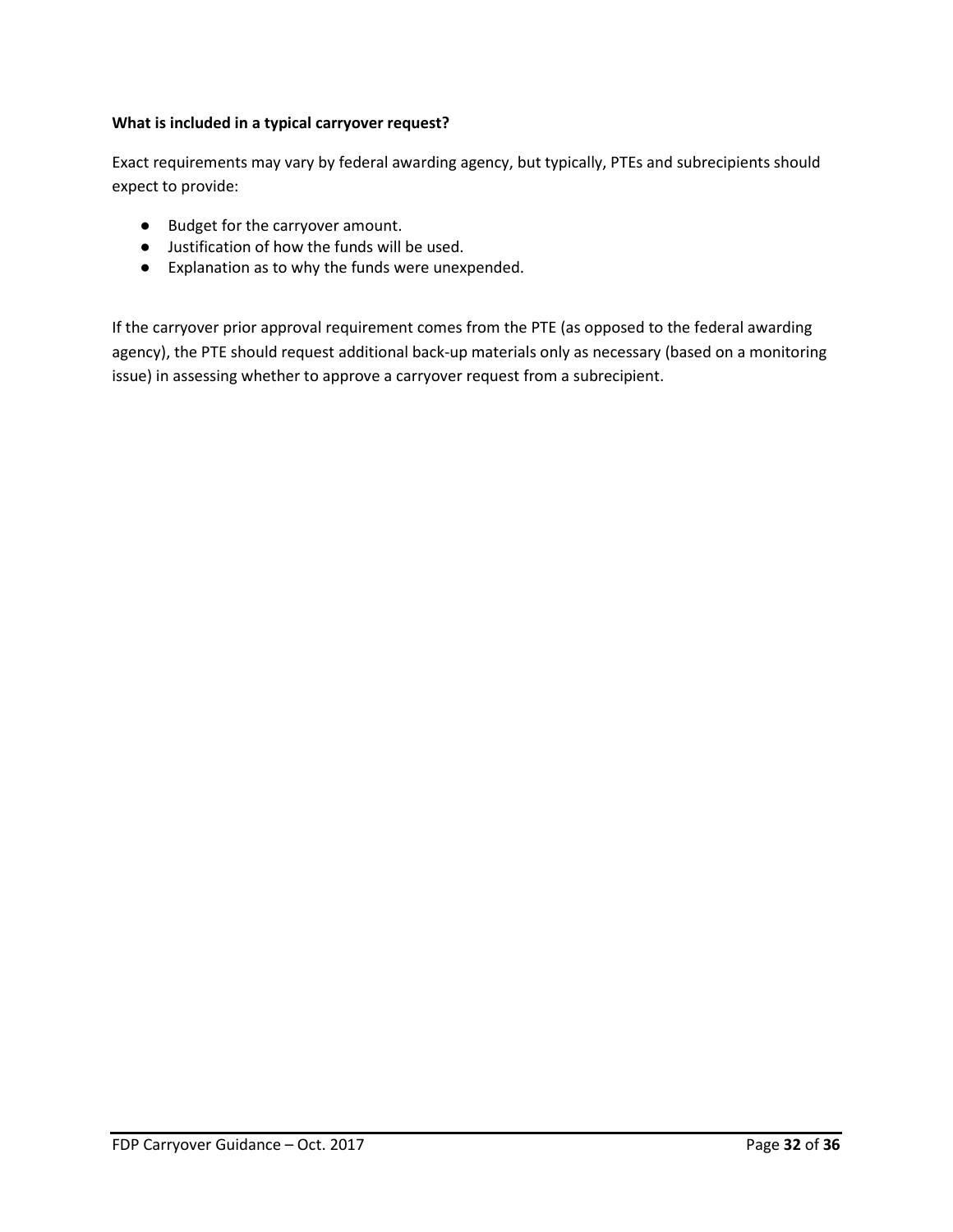# <span id="page-32-0"></span>Part III: Options for Issuing Subawards

### **How should the PTE issue a subaward that does not allow automatic carryover?**

Initial Budget Period: Attachment 4 of the FDP Cost Reimbursement Research Subaward Agreement template allows the PTE to indicate the terms and conditions of carryover. The PTE should select **"Budget Period end date"** in Term and Condition #3 of the face page of the template to ensure the submission of annual, final invoices.

Subsequent Non-Competing Budget Periods: The FDP recommends issuing amendments, as opposed to new agreements, for each budget period. This reduces administrative burden for those entities that must create new accounts in their financial systems for every new agreement, despite the fact that the agreement falls under the same federal award. PTEs can utilize one of the following approaches:

**Option 1: Issue a unilateral amendment.** PTE may choose to issue an amendment using the *FDP Research Subaward Agreement Amendment* unilateral template. This template contains options for the PTE to issue the amendment for a new authorized amount that does not include the prior year's carryover, to authorize carryover funds, or to authorize both.

#### **Option 2: Issue a bilateral amendment.**

There are two ways the PTE can issue amendments using the bilateral amendment template.

1) The PTE may consider using similar language as in the unilateral template:

"The Total Amount of Federal Funds Obligated stated above may not reflect the actual balance available. The Subrecipient is responsible for tracking unobligated balances and subsequent carryover approvals from prior budget periods. In the event that funding was not fully expended by the Subrecipient during the prior budget period, the authorized amount for the prior period is hereby reduced to equal the Subrecipient's final invoice. Submit carryover requests in writing to PTE's Administrative Contact."

By using this suggested language, the "Total Amount of Federal Funds Obligated to Date" is:

- *Amount Funded This Action,* **PLUS+**
- *Amount Funded This Action* from prior budget period (if prior budget period was the original agreement) **or** *Total Amount of Funds Obligated to Date* (if prior budget period was an amendment).

#### **Example for using this bilateral option:**

Original agreement: Amount Funded This Action - Budget period 1: \$100,000 Unobligated from budget period 1: \$25,000 Amendment #1: Amount Funded This Action – Budget period 2: \$100,000 Total Amount of Funds Obligated to Date: **\$200,000**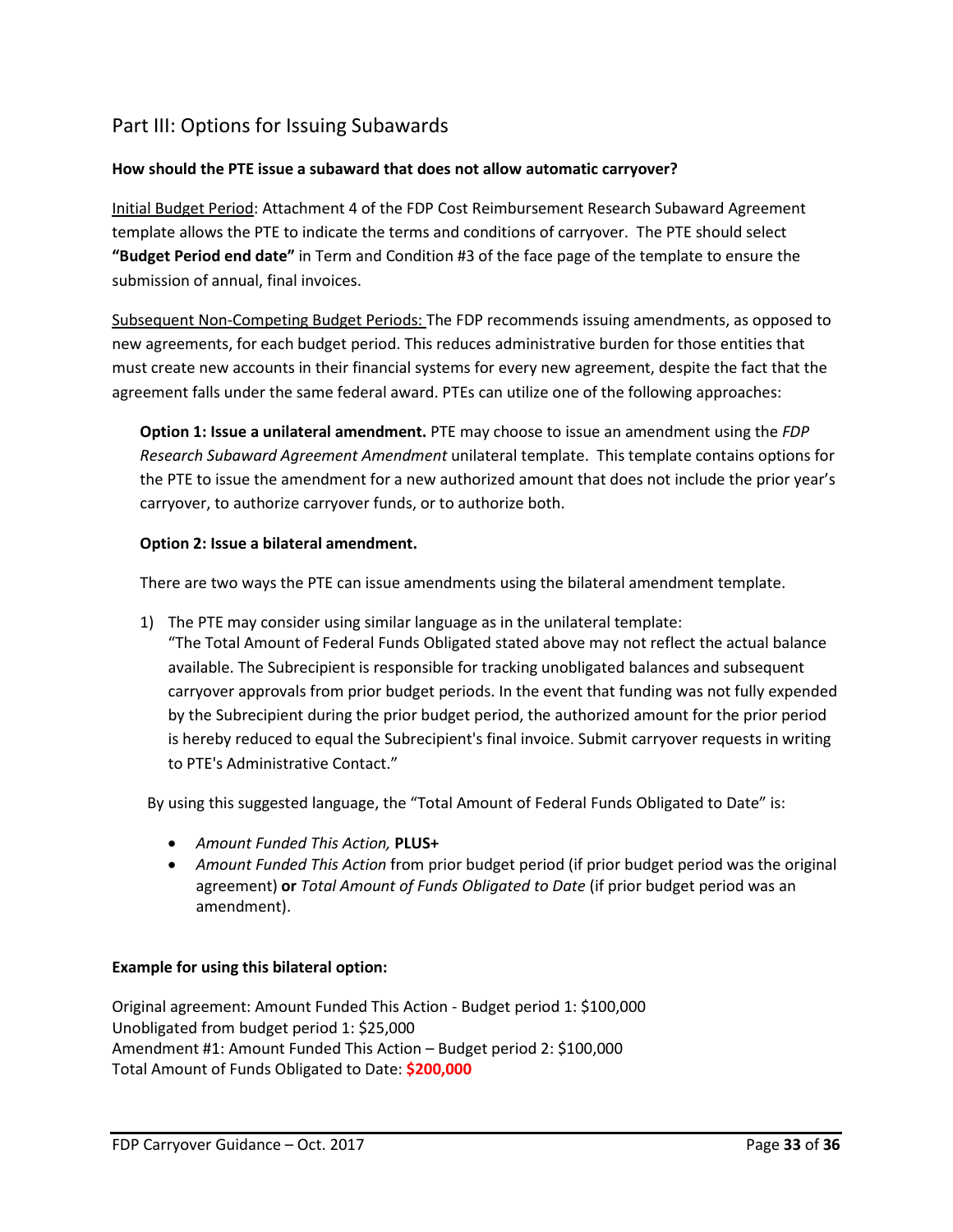When subrecipient submits carryover request and PTE approves the \$25,000 through a subsequent amendment for budget period 2:

Amendment #2: Amount funded this action = \$0 Total Amount of Funds Obligated to Date: **\$200,000**

2) As another bilateral amendment option, PTEs may choose to state the *exact* unobligated balance and amount of carryover funds restricted until the subrecipient submits a request for carryover to the PTE. Some PTEs choose to state the exact balance under special circumstances, such as working with foreign subrecipients where currency fluctuations or other financial matters necessitate additional detail, or other high-risk entities. Consider the following language for stating the amounts and completing the Total Amount of Federal Funds Obligated to Date field:

"The remaining unobligated balance from the previous budget period in the amount of [amount] awarded from previous budget period (b) - final invoice cumulative total = unobligated balance (c)] is hereby restricted. The subrecipient may submit a carryover request to the Administrative contact."

The "Total Amount of Federal Funds Obligated to Date" should be:

- *Amount Funded This Action,* **PLUS+**
- *Amount Funded This Action* from prior budget period (if prior budget period was the original agreement) **or** *Total Amount of Funds Obligated to Date* (if prior budget period was an amendment).

#### **Example for using this bilateral option:**

Original Agreement: Amount Funded This Action - Budget period 1: \$100,000 Unobligated from budget period 1: \$25,000 Amendment #1: Amount Funded This Action – Budget period 2: \$100,000 Total Amount of Funds Obligated to Date: **\$200,000**

*The FDP suggests that when PTEs are working with foreign or higher risk subrecipients and exercise the option of stating the exact unobligated balance and amount of carryover funds restricted, PTE should provide the definition of a restriction versus deobligation as stated in Section I of this Appendix. This will ensure the subrecipients understand the restriction being imposed. The FDP recommends communicating this to subrecipients during the issuance of the amendment restricting carryover to avoid confusion.*

When subrecipient submits carryover request and PTE approves the \$25,000 through a subsequent amendment for budget period 2:

Amendment #2: Amount funded this action = \$0 Total Amount of Funds Obligated to Date: **\$200,000**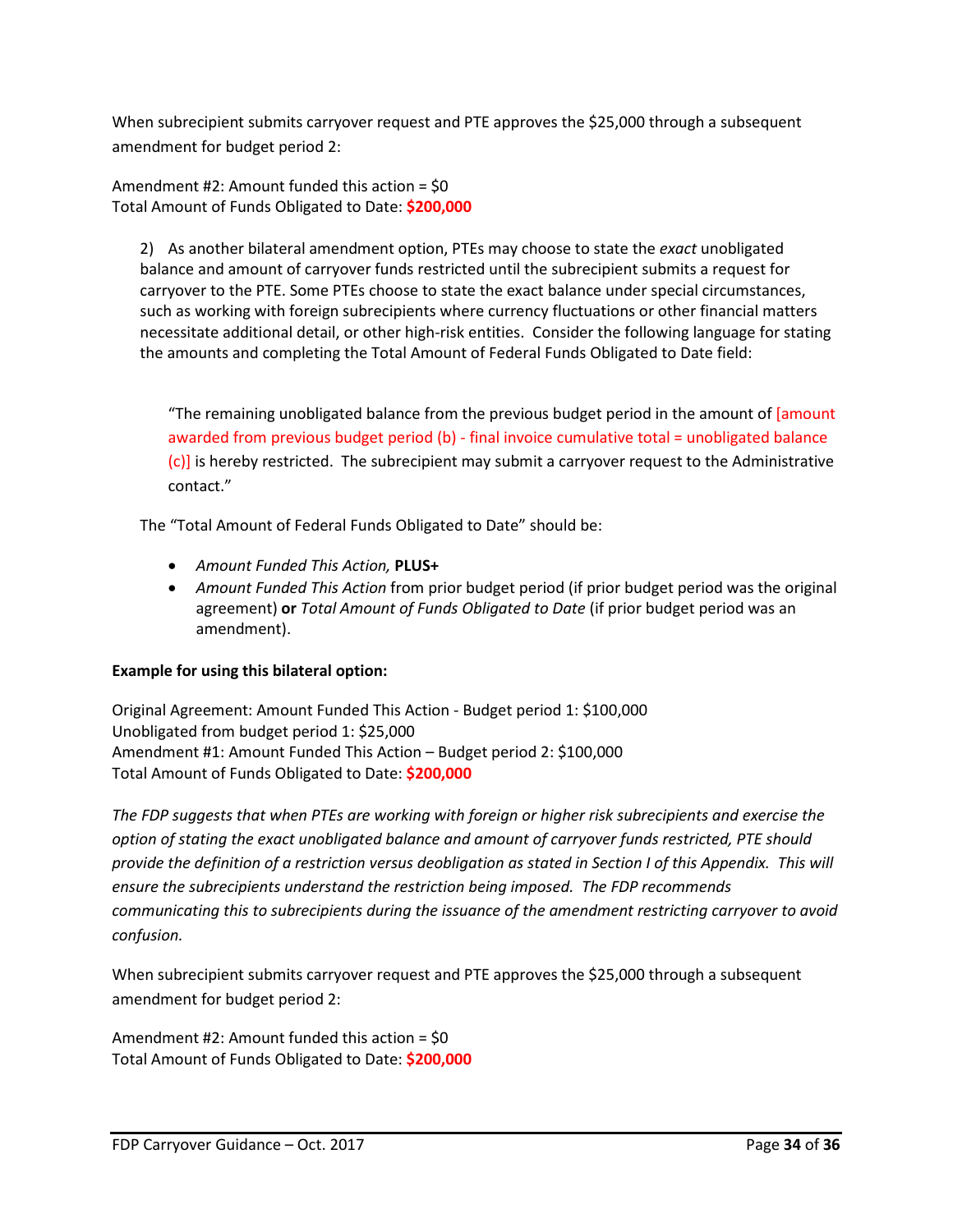## **In both situations outlined above, the Total Amount of Funds Obligated to Date comes to \$200,000 after the PTE authorizes the carryover funds.**

If applicable, the PTE should also highlight any changes to the subaward number, or other important data elements:

"The Subaward Number has changed to [PTE-issued subaward no.]. This Subaward Number must be included on all invoices submitted for the current budget period."

**Option 3: Issue a new subaward agreement**. This methodology allows for a clean break from one budget period to the next, making it clear that each budget period of the federal award must be treated as a separate award. The PTE should select **"Budget Period end date"** in Terms and Condition #3 of the FDP Cost Reimbursement Research Subaward Agreement template, to indicate that the subrecipient must submit a final invoice at the end of each budget period. The PTE should consider further clarifying in Attachment 4 the frequency and type of scientific and other required reports (i.e. invention reports do not need to be submitted at the end of the budget period, but rather at the end of the competitive segment).

PTEs should consider communicating with subrecipients the need to issue new agreements every year.

## **FAQ: I already issued new agreement authorizing the current budget period. How do I authorize carryover to the current budget period?**

If the PTE chose Option 3 outlined above, then an amendment can be issued to add carryover to the current budget period with the following suggested language:

"This Amendment authorizes carryover in the amount of \$[approved carryover amount] from a previous budget period. The revised amount available for the budget period [start date of current budget period] to [the end date of current budget period] is \$[total funding amount authorized for the budget period from prior agreement + approved carryover amount].

Expenses incurred outside of the budget period dates or in excess of the amount available for this period are not allowable."

The "Total Amount of Federal Funds Obligated" should be the same as the "Amount Funded This Action" from the prior agreement issued, and the "Amount Funded this Action" should be \$0. The action of the amendment does not award new funds. It authorizes prior approval to expend previously awarded funds.

**FAQ: Automatic Carryover is allowed by the federal award. I want to do something to encourage active subrecipient monitoring by my PIs and invoicing from my subrecipients. I am not sure I want to restrict automatic carryover. Do I have any other options?**